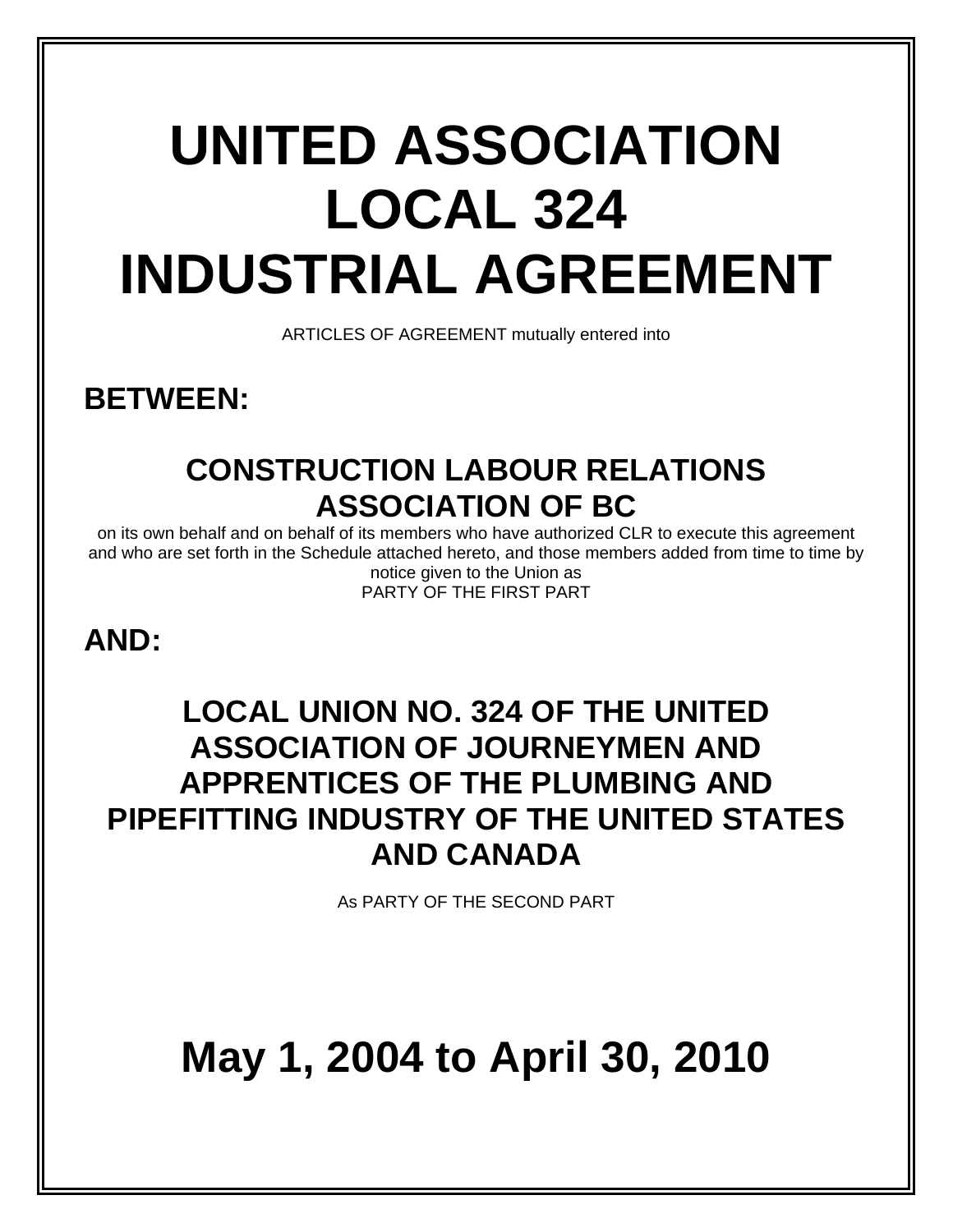### **INDEX**

| Article       | 1.00 |  |  |  |  |
|---------------|------|--|--|--|--|
| Article       | 2.00 |  |  |  |  |
| Article       | 3.00 |  |  |  |  |
| Article       | 4.00 |  |  |  |  |
| Article       | 5.00 |  |  |  |  |
| Article       | 6.00 |  |  |  |  |
| Article       | 7.00 |  |  |  |  |
| Article       | 8.00 |  |  |  |  |
| Article       | 9.00 |  |  |  |  |
| Article 10.00 |      |  |  |  |  |
| Article 11.00 |      |  |  |  |  |
| Article 12.00 |      |  |  |  |  |
| Article 13.00 |      |  |  |  |  |
| Article 14.00 |      |  |  |  |  |
| Article 15.00 |      |  |  |  |  |
| Article 16.00 |      |  |  |  |  |
| Article 17.00 |      |  |  |  |  |
| Article 18.00 |      |  |  |  |  |
| Article 19.00 |      |  |  |  |  |
| Article 20.00 |      |  |  |  |  |
| Article 21.00 |      |  |  |  |  |
| Article 22.00 |      |  |  |  |  |
| Article 23.00 |      |  |  |  |  |
| Article 24.00 |      |  |  |  |  |
| Article 25.00 |      |  |  |  |  |
| Article 26.00 |      |  |  |  |  |
| Article 27.00 |      |  |  |  |  |
| Article 28.00 |      |  |  |  |  |
| Article 29.00 |      |  |  |  |  |
| Article 30.00 |      |  |  |  |  |
| Article 31.00 |      |  |  |  |  |
| Article 32.00 |      |  |  |  |  |
| Article 33.00 |      |  |  |  |  |
| Article 34.00 |      |  |  |  |  |
|               |      |  |  |  |  |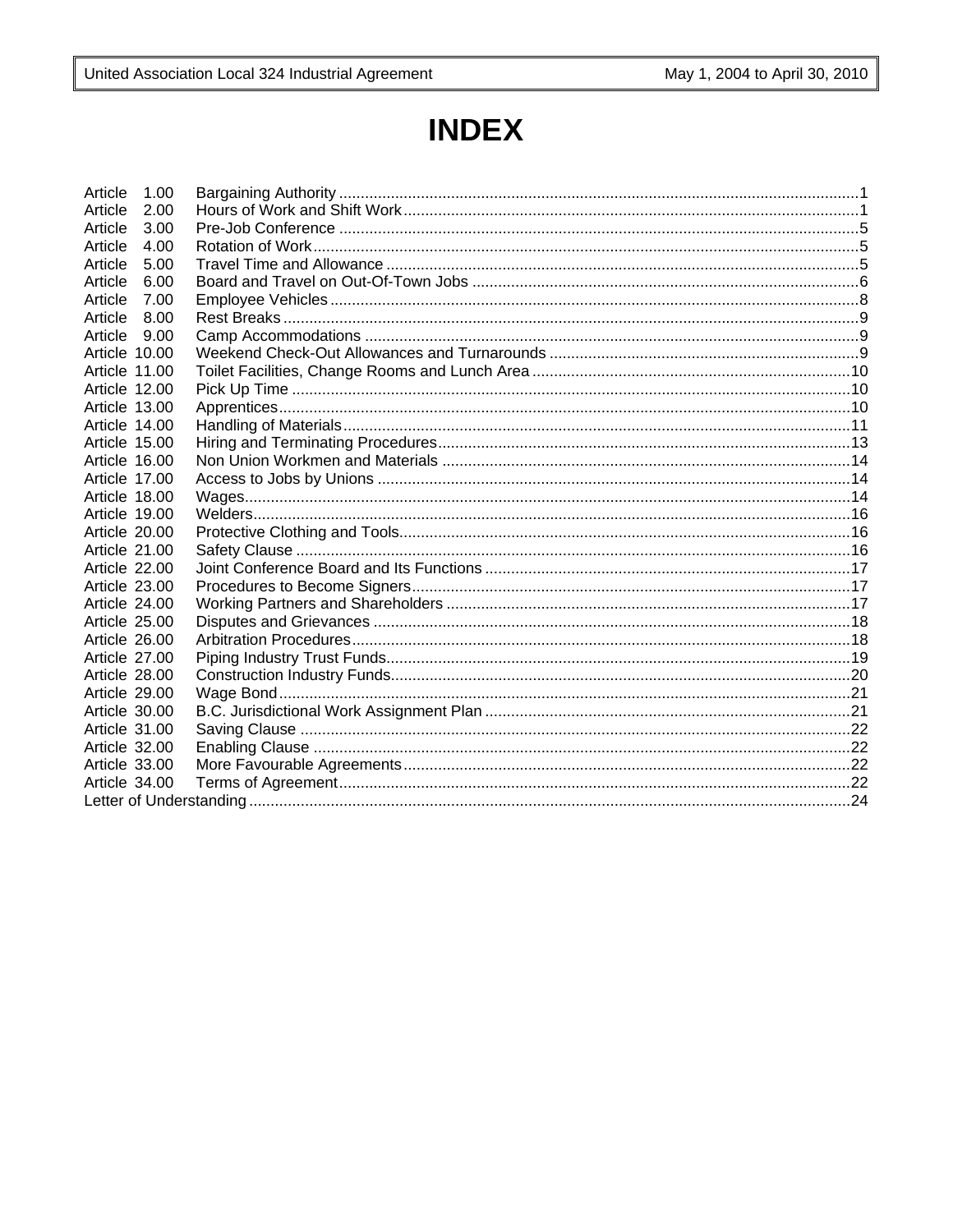Under the terms of this Collective Agreement, an industrial project shall be defined as manufacturing and production plants such as pulp mills, sawmills, chemical plants, refineries and munitions plants, mining (including offshore drilling platforms and rigs) and transmission facilities, which include metre stations, pumping stations, compressor stations and tank farms and electric power generating plants. This definition shall not include commercial plants such as bakeries, laundries, dairy plants, poultry plants, breweries, meat processing plants, clothing manufacturers, pollution control centres, etc. No rig welder (owner operator) shall work on an industrial project. (Prior to work commencing on offshore drilling platforms and rigs, wages and conditions for divers will be negotiated by the parties for the term of this Agreement.) Any disagreement in the interpretation of this paragraph shall be referred to the Joint Conference Board.

For purposes of this Agreement, plumbing and heating installations (excluding process boilers) for comfort purposes as well as camp installations and administration buildings shall not be considered industrial work.

As a condition of signing this Agreement, the Employer agrees to execute the Commercial Agreement and the Service Agreement should the Employer engage in work falling under either Collective Agreement.

Articles of Agreement made and entered into between the CONSTRUCTION LABOUR RELATIONS ASSOCIATION OF BRITISH COLUMBIA as Party of the First Part and LOCAL UNION 324 of the UNITED ASSOCIATION OF JOURNEYMEN AND APPRENTICES OF THE PLUMBING AND PIPEFITTING INDUSTRY OF THE UNITED STATES AND CANADA as Party of the Second Part: with a view of promoting the business of heating, sanitation, gasfitting, oil burning, stoker installations and all pipe fitting installations for the conveying of liquids and air; to organize those persons who are qualified therein in order to allow these trades to insure a standard of efficiency for the protection of the public and for those persons engaged in such business, by the establishing and maintaining of fair conditions and settling of differences which may arise between those who are parties to this Agreement and to maintain industrial peace. The parties to this Agreement also intend to use training programmes and new means and methods of production to increase annual available working hours, increase industry productivity and better the standard of living for all persons engaged in this industry.

It is recognized that the Employer has the right and responsibility to direct and manage his business and shall do so in accordance with the provisions of this Agreement.

#### **ARTICLE 1.00 -- BARGAINING AUTHORITY**

**1.01** The parties agree that this Agreement is binding upon the Construction Labour Relations Association of British Columbia on behalf of its members who have authorized the Association to conclude a Collective Agreement on their behalf with Local Union 324 and each and every one of its members. For the purposes of this Agreement, the Party of the First Part is designated and recognized by the Party of the Second Part as the sole agent and authority for bargaining. The Party of the Second Part agrees that the Party of the First Part shall solely represent each and every of its members in respect of any dispute, grievance, question, negotiation, matter or thing pertaining to or arising out of this Agreement and that no direct bargaining, negotiation or discussion shall take place between individual Employers and the Party of the Second Part, except at the direction of the Party of the First Part and except as provided in this Agreement.

#### **ARTICLE 2.00 -- HOURS OF WORK AND SHIFT WORK**

- **2.01 (a)** On the first shift or regular day shift, the hours of work shall be from 8:00 a.m. to 4:30 p.m. from Monday to Friday inclusive, with one-half (½) hour for lunch. No Employee shall be employed for more than forty (40) hours per week without the sanction of the Business Manager or Business Representative of the Local Union. Overtime sanction shall not be unreasonably withheld.
	- **(b)** The Employer may schedule the regular work week in four (4) consecutive ten (10) hour days at straight time rates, provided that the four (4) ten (10) hour days are scheduled during the Monday through Thursday period or the Tuesday through Friday period.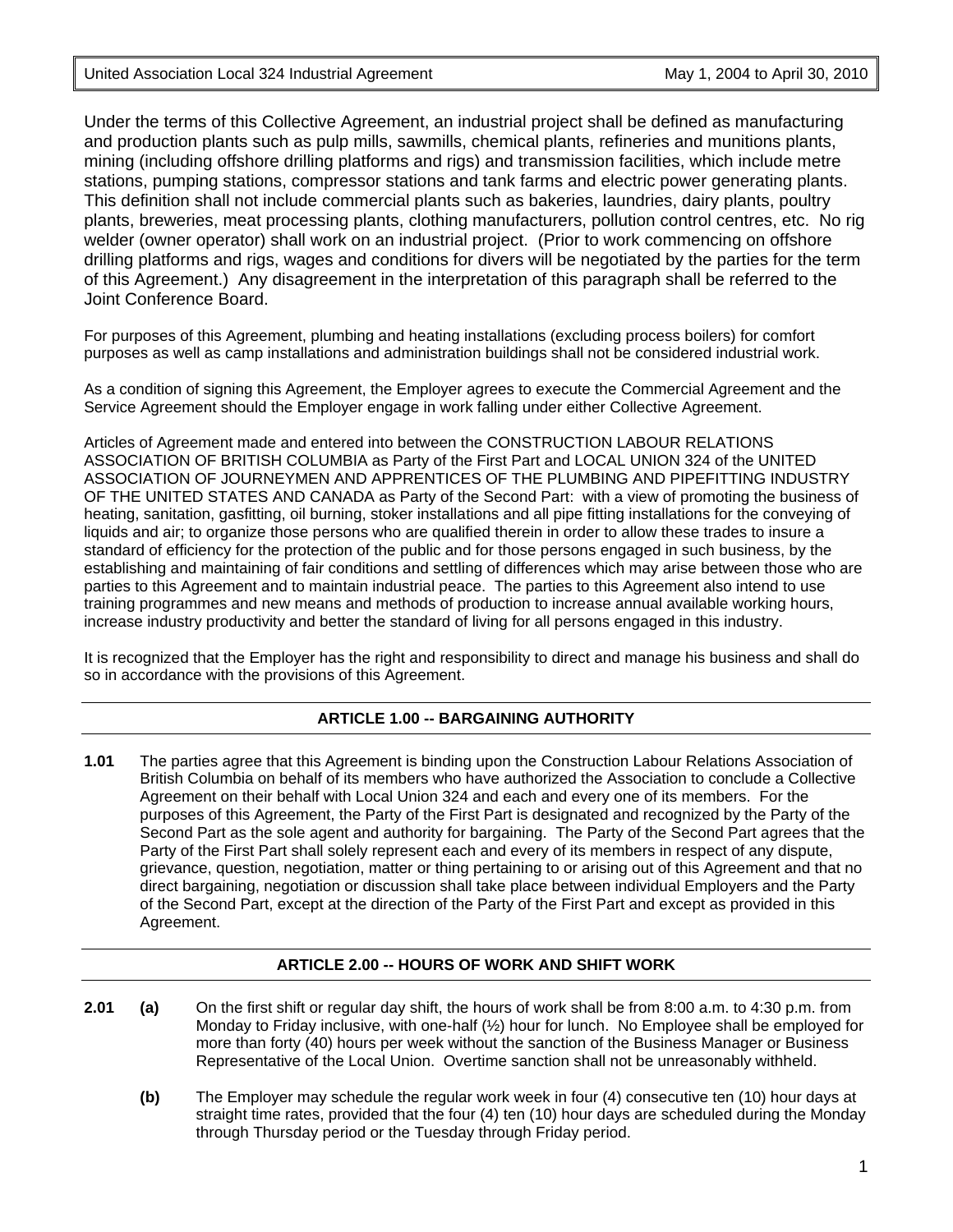Where this option is worked, all hours in excess of ten (10) hours per day, shall be paid for at two (2) times the applicable rate of pay. When a fifth  $(5<sup>th</sup>)$  day is worked, the first ten (10) hours shall be paid at one and one-half (1-1/2) times the applicable rate of pay. All other hours on this compressed work schedule shall be paid at two (2) times the applicable rate of pay.

If the Employer exercises an afternoon or night shift on the compressed work week format, afternoon or night shift premium will apply.

Where the Monday through Thursday option is worked and a statutory holiday falls on the Friday, the preceding Thursday shall be the observed day off, unless varied by mutual consent. Where the Tuesday through Friday option is worked and a statutory holiday falls on the Monday, the following Tuesday shall be the observed day off, unless varied by mutual consent. When a statutory holiday falls in the work week, the Union and the Employer shall mutually agree to the work schedule for that week.

- **(c)** It is mutually agreed that the starting and stopping time may be varied by one (1) hour, earlier or later than the normal 8:00 a.m. start, at the Employer's discretion.
- **(d)** On Industrial jobs, the starting and stopping times shall be at the tool lock-up or lunchroom (for non-camp jobs).
- **2.02** All work done in excess of these hours shall be considered overtime and paid for at one and one-half (1- 1/2) the regular rate of pay for the first two (2) hours Monday through Friday and double time thereafter. An Employee shall receive payment at the rate of double time for all time worked on Saturdays, Sundays, New Year's Day, the Third Monday in February (Heritage Day), Good Friday, Easter Monday, Victoria Day, Canada Day, the Friday preceding British Columbia Day, British Columbia Day, the Friday preceding Labour Day, Labour Day, Remembrance Day, Thanksgiving Day, Christmas Day, Boxing Day or any day that may be declared a holiday in the future by the Government of Canada or by the Government of the Province of British Columbia.

Any holiday falling on Saturday or Sunday shall be observed the following work day(s). No Employee shall be required to work on Labour Day, except for the preservation of life or property.

No Employee shall work more than sixteen (16) hours on any one (1) shift unless it is for an emergency situation.

- **2.03** An Employee who reports for work and for whom no work or less than four (4) hours' work is available, shall receive not less than four (4) hours' pay at the prevailing rates, unless he has been notified by the Employer before leaving home not to report. No call out on any day (Saturday and Sunday included) shall be paid at less than four (4) hours at the prevailing rates on any work. An Employee who commences work on the second half of his shift and is sent home for any reason by the Employer shall be paid for the remainder of this shift at prevailing rates.
- **2.04** More than one (1) shift may be worked at straight time on afternoon and graveyard shifts, only if continued for three (3) consecutive working days.
- **2.05** Shift work and approximate size of crews are to be established before commencement of same. If an Employee does not work the required number of shifts he shall be entitled to the overtime rates for hours worked only.
- **2.06** Afternoon shifts shall be eight (8) hours' pay for seven and one-half (7-1/2) hours worked and shall not extend past midnight. Overtime rates will be paid after midnight or after the Employee has worked seven and one-half (7-1/2) hours if the shift ends before midnight.
- **2.07** Graveyard shifts shall be eight (8) hours pay for seven (7) hours worked.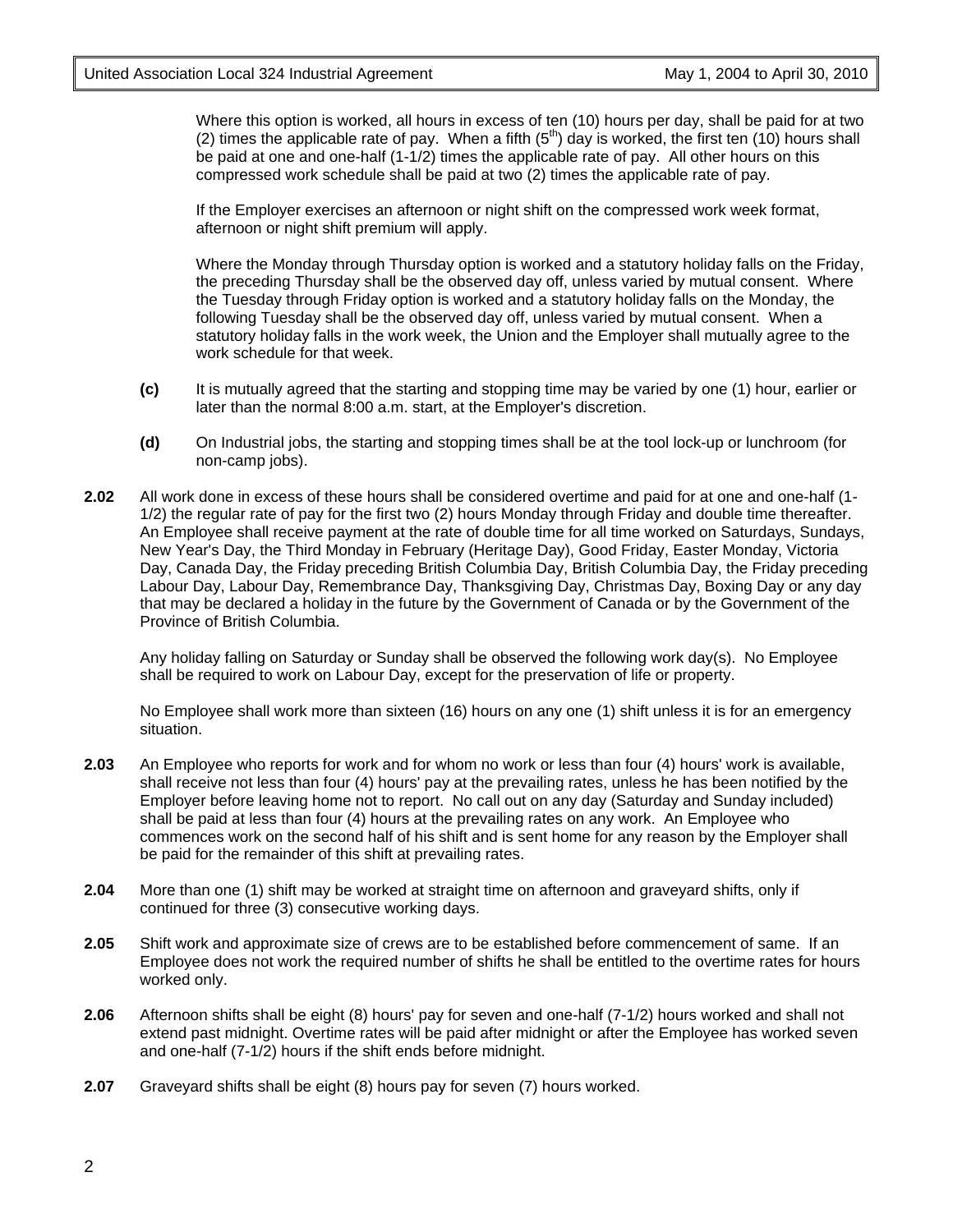**2.08** All work performed after a regular shift in any one (1) day shall be considered overtime until a break of eight (8) hours occurs and shall be paid at the rate of double time. No Employee shall be permitted to work two (2) consecutive shifts.

If an Employee is required to work before an eight (8) hour break occurs he will be paid overtime rates until such time as an eight (8) hour break occurs.

#### **Shift Appendix "A"**

#### **One, Two or Three Regular Shifts**

This schedule shall be applicable from 12:01 a.m. Monday to 12:00 midnight Friday. On Saturdays, Sundays, and recognized holidays, overtime rates shall apply. Shift differential on Saturday, Sunday and recognized holidays shall be paid at the prevailing rate.

#### **1st Shift:**

| Commence<br>Meal<br>Commence | @ 7:30 a.m. to 11:30 a.m.<br>@ 11:30 a.m. to 12:00 p.m.<br>@ 12:00 p.m. to 4:00 p.m. | 4<br>0<br>4 | hours<br>hours<br>hours |
|------------------------------|--------------------------------------------------------------------------------------|-------------|-------------------------|
| <b>TOTAL 8 HOURS</b>         |                                                                                      |             |                         |
| 2nd Shift                    |                                                                                      |             |                         |
| Commence                     | @ 4:00 p.m. to 8:00 p.m.                                                             | 4           | hours                   |
| Meal                         | @ 8:00 p.m. to 8:30 p.m.                                                             |             | hours                   |
| Commence                     | @ 8:30 p.m. to 12:00 a.m.                                                            | 3.5         | hours                   |
|                              | TOTAL 7.5 HOURS + 0.5 HOUR SHIFT DIFFERENTIAL = 8 HOURS                              |             |                         |
| 3rd Shift                    |                                                                                      |             |                         |
| Commence                     | @ 12:00 a.m. to 4:00 a.m.                                                            | 4           | hours                   |
| Meal                         | @ 4:00 a.m. to 4:30 a.m.                                                             | 0           | hours                   |
| Commence                     | $@$ 4:30 a.m. to 7:30 a.m.                                                           | 3           | hours                   |
|                              | TOTAL 7 HOURS + 1 HOUR SHIFT DIFFERENTIAL = 8 HOURS                                  |             |                         |

#### **Scheduling of Shifts**:

- **(a)** The Employer may schedule an afternoon and /or night shift if/as required.
- **(b)** Three (3) consecutive days shall be necessary to constitute an afternoon shift or night shift.
- **(c)** It shall not be necessary for there to be a day shift in order for there to be an afternoon and/or a night shift.

#### **Shift Premiums**

The Employer shall pay a shift premium over and above the otherwise applicable straight time hourly wage rate to any Local 324 member who is employed on an afternoon or night shift. Such shift premium shall be paid in accordance with the following schedule.

Day Shift: No shift premium

Afternoon or Night Shift: Six dollars (\$6.00) per hour worked on any shift which constitute an afternoon or night shift.

Second and subsequent meal breaks are not considered to be hours worked.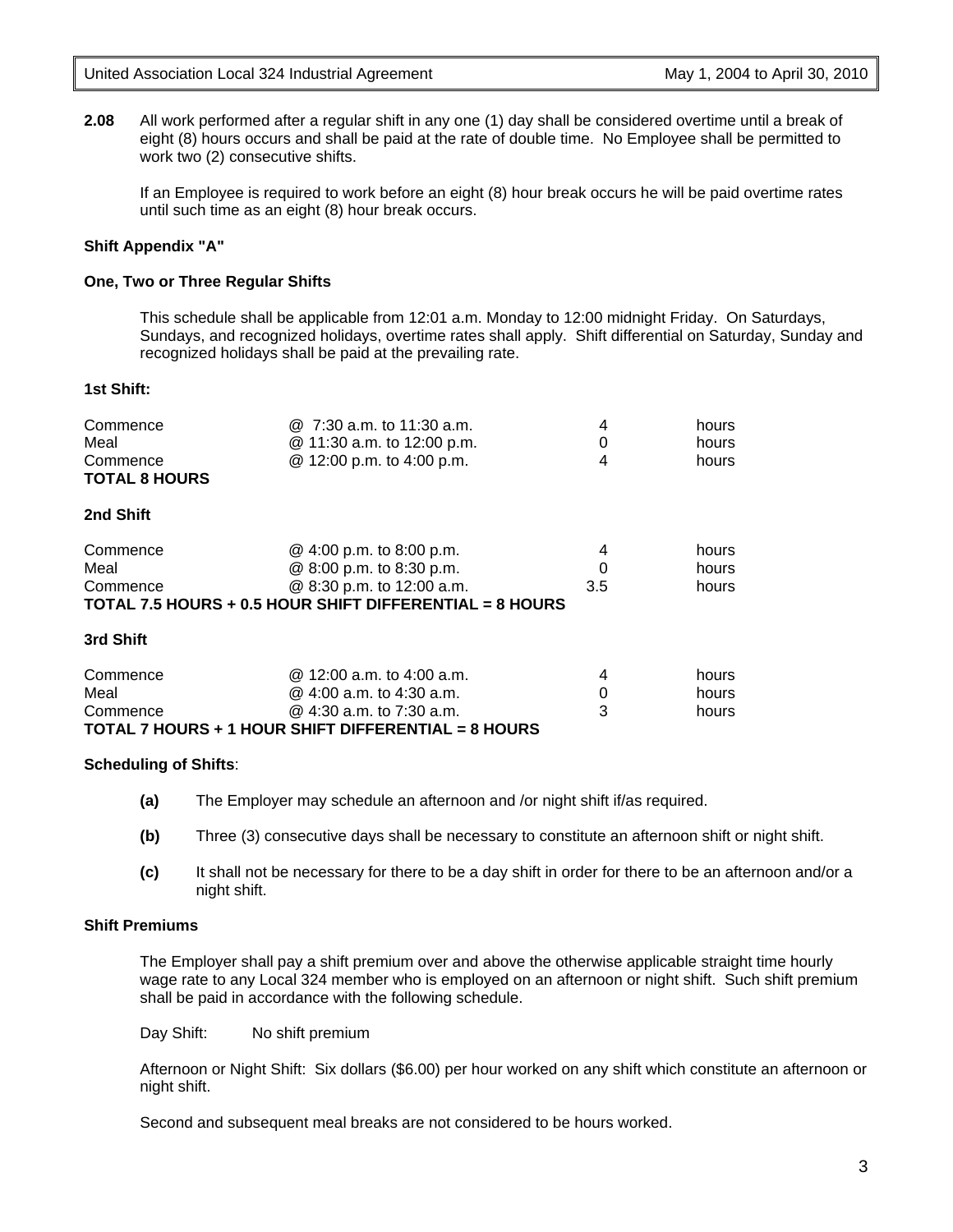**2nd Shift - Monday through Friday** 

Commence  $\qquad \qquad @ 8:00 \text{ p.m. to } 12:00 \text{ mid.} \qquad \qquad 4 \text{ hrs}$ Meal @ 12:00 mid. to 12:30 a.m. 0hrs

Meal  $@ 4:30 a.m. to 5:00 a.m. 0.5hrs$ <br>Commence  $@ 5:00 a.m. to 8:00 a.m.$ 

**TOTAL 4.5 HOURS + 2 HOURS @ 1.5 TIME + 5 HOURS @ 2 TIME = 17.5 HOURS** 

Commence @ 12:30 a.m. to 4:30 a.m. 2hrs 2hrs

 $@5:00$  a.m. to 8:00 a.m.  $@5:00$  a.m.  $@5:00$  a.m.  $@5:00$  a.m.  $@5:00$  a.m.  $@5:00$  a.m.

| Holidays.                          | nght onnit. Overande on alternoon and inght onnito onal be payable for all hours of work performed in<br>excess of eight (8) hours per shift. These premiums will not be paid for Saturday, Sunday or Statutory |                      |          |                    |
|------------------------------------|-----------------------------------------------------------------------------------------------------------------------------------------------------------------------------------------------------------------|----------------------|----------|--------------------|
| <b>One or Two Nine-Hour Shifts</b> |                                                                                                                                                                                                                 |                      |          |                    |
|                                    |                                                                                                                                                                                                                 | <b>Straight Time</b> | 1.5 Time | <b>Double Time</b> |
|                                    | 1st Shift - Monday through Friday                                                                                                                                                                               |                      |          |                    |
| Commence                           | @ 8:00 a.m. to 12:00 p.m.                                                                                                                                                                                       | 4hrs                 |          |                    |
| Meal                               | @ 12:00 p.m. to 12:30 p.m.                                                                                                                                                                                      | 0hrs                 |          |                    |
| Commence                           | @ 12:30 p.m. to 5:30 p.m.                                                                                                                                                                                       | 4hrs                 | 1hr      |                    |
|                                    | TOTAL 8 HOURS + 1 HOUR $@$ 1.5 TIME = 9.5 HOURS                                                                                                                                                                 |                      |          |                    |
|                                    | 2nd Shift - Monday through Friday                                                                                                                                                                               |                      |          |                    |
| Commence                           | @ 5:30 p.m. to 9:30 p.m.                                                                                                                                                                                        | 4hrs                 |          |                    |
| Meal                               | @ 9:30 p.m. to 10:00 p.m.                                                                                                                                                                                       | 0hrs                 | 1 hour   |                    |
| Commence                           | @ 10:00 p.m. to 3:00 a.m.                                                                                                                                                                                       | 4hrs                 |          |                    |
|                                    | TOTAL 8 HOURS + 1 HOURS @ 1.5 TIME = 9.5 HOURS + 9 HOURS @ \$6.00 PER HOUR SHIFT PREMIUM                                                                                                                        |                      |          |                    |
|                                    |                                                                                                                                                                                                                 |                      |          |                    |
| <b>One or Two Ten-Hour Shifts</b>  |                                                                                                                                                                                                                 |                      |          |                    |
|                                    |                                                                                                                                                                                                                 | <b>Straight Time</b> | 1.5 Time | <b>Double Time</b> |
|                                    | 1st Shift - Monday through Friday                                                                                                                                                                               |                      |          |                    |
| Commence                           | @ 8:00 a.m. to 12:00 noon                                                                                                                                                                                       | 4hrs                 |          |                    |
| Meal                               | @ 12:00 noon to 12:30 p.m.                                                                                                                                                                                      | <b>Ohrs</b>          |          |                    |
| Commence                           | @ 12:30 p.m. to 4:30 p.m.                                                                                                                                                                                       | 4hrs                 |          |                    |
| Commence                           | @ 4:30 p.m. to 6:30 p.m.                                                                                                                                                                                        |                      | 2hrs     |                    |
|                                    | TOTAL 8 HOURS + 2 HOURS @ 1.5 TIME = 11 HOURS                                                                                                                                                                   |                      |          |                    |
|                                    | 2nd Shift - Monday through Friday                                                                                                                                                                               |                      |          |                    |
| Commence                           | @ 6:30 p.m. to 10:30 p.m.                                                                                                                                                                                       | 4hrs                 |          |                    |
| Meal                               | @ 10:30 p.m. to 11:00 p.m.                                                                                                                                                                                      |                      |          |                    |
| Commence                           | @ 11:00 p.m. to 3:00 a.m.                                                                                                                                                                                       | 4hr                  | 2hrs     |                    |
| Commence                           | @ 3:00 a.m. to 5:00 a.m.                                                                                                                                                                                        |                      |          |                    |
|                                    | TOTAL 8 HOURS + 2 HOURS @ 1.5 TIME = 11 HOURS + 10 HOURS @ \$6.00 PER HOUR SHIFT PREMIUM                                                                                                                        |                      |          |                    |
|                                    | One or Two Eleven-Hour Shifts                                                                                                                                                                                   |                      |          |                    |
|                                    |                                                                                                                                                                                                                 | <b>Straight Time</b> | 1.5 Time | <b>Double Time</b> |
|                                    | 1st Shift - Monday through Friday                                                                                                                                                                               |                      |          |                    |
| Commence                           | @ 8:00 a.m. to 12:00 noon                                                                                                                                                                                       | 4hrs                 |          |                    |
| Meal                               | @ 12:00 noon to 12:30 p.m.                                                                                                                                                                                      | 0hrs                 |          |                    |
| Commence                           | @ 12:30 p.m. to 4:30 p.m.                                                                                                                                                                                       | 4hrs                 |          |                    |
| Meal                               | @ 4:30 p.m. to 5:00 p.m.                                                                                                                                                                                        | 0.5hrs               |          |                    |
| Commence                           | @ 5:00 p.m. to 8:00 p.m.                                                                                                                                                                                        |                      | 2hrs     | 1hr                |
|                                    | TOTAL 8.5 HOURS + 2 HOURS @ 1.5 TIME + 1 HOUR @ 2 TIME = 13.5 HOURS                                                                                                                                             |                      |          |                    |

| United Association Local 324 Industrial Agreement | May 1, 2004 to April 30, 2010 |  |
|---------------------------------------------------|-------------------------------|--|
|                                                   |                               |  |

Notwithstanding any contrary interpretation of the foregoing schedule, a shift commencing at 3:30 pm shall be deemed to be an afternoon shift and a shift commencing at 8:30 pm. shall be deemed to be a night shift. Overtime on afternoon and night shifts shall be payable for all hours of work performed in or Statutory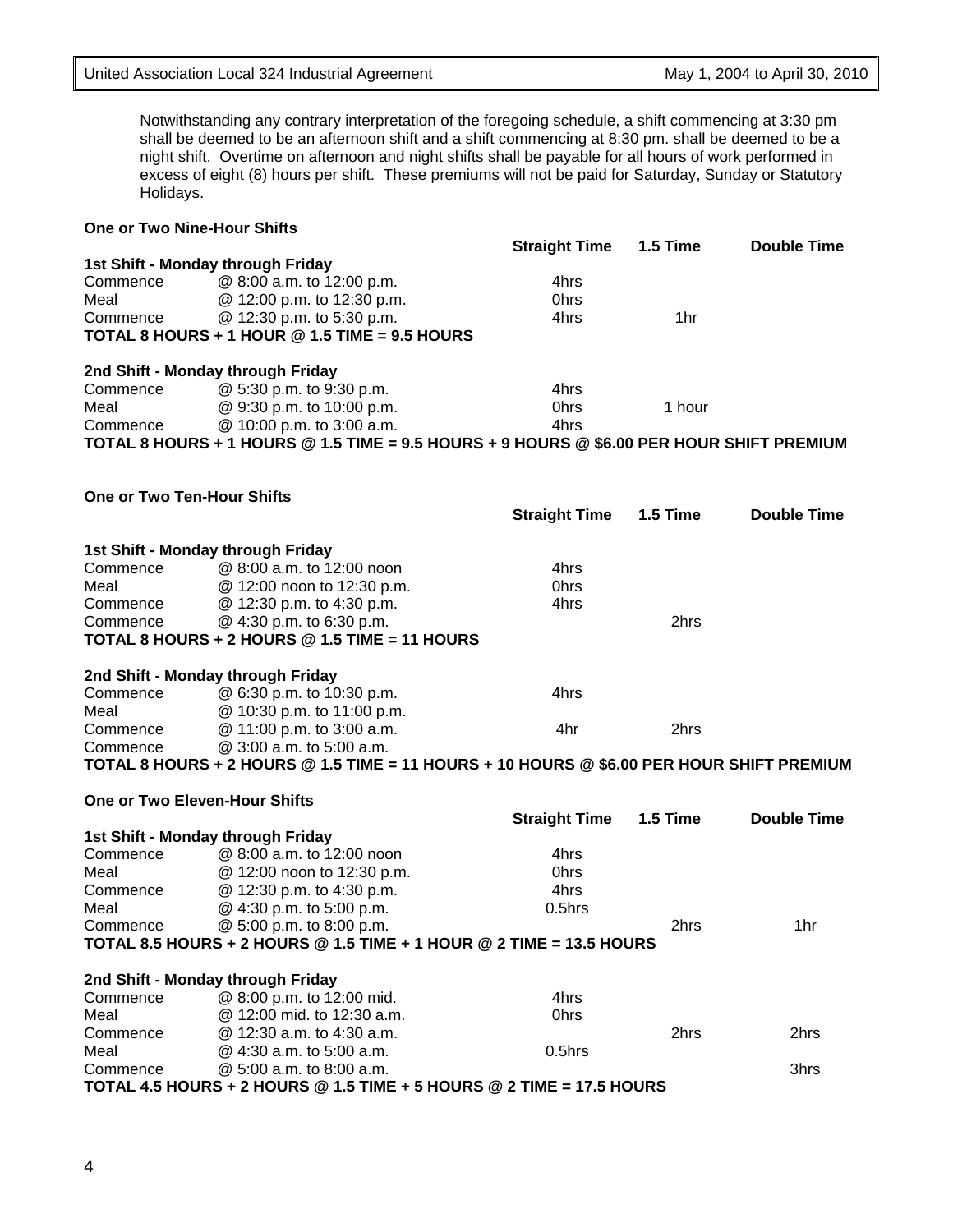**2.09** In the event an Employee is required to work overtime past the hour of 12:00 o'clock midnight and his Employer instructs that he takes an eight (8) hour break so that double time rates would not apply the following day, the Employee's time shall start at the regular starting time of 8:00 o'clock a.m. For example, an Employee works until 3:00 o'clock a.m., takes an eight (8) hour break, starts work at 11:00 o'clock a.m. and will be paid from 8:00 o'clock a.m. at straight time rates. If an Employee does not return to work after the eight (8) hour break he shall be paid his regular rate of pay up until the eight (8) hour break occurred.

#### **2.10 Overtime Lunch Period**

When overtime is required in excess of regular hours on the shift, exceeding two (2) hours Employees shall receive one-half (½) hour lunch period at straight time rates. For each additional four (4) hours of work the Employer shall supply lunch at no loss of time.

#### **2.11 Time Off for Union Business**

Employees serving on the Joint Conference Board and various Union Committees or as Trustees of the various funds covered by the terms of this Agreement shall be allowed time off to attend to Union business after making arrangements with the Employer.

#### **ARTICLE 3.00 -- PRE-JOB CONFERENCE**

**3.01** If a pre-job conference is deemed to be necessary it will be held in the city of Victoria. The final conclusion as to whether or not the pre-job conference is necessary will be left to the Joint Conference Board.

#### **ARTICLE 4.00 -- ROTATION OF WORK**

**4.01** The Party of the First Part agrees that for the proper observance of the terms of this Agreement its members shall endeavour to provide a more equitable distribution of the work and on contracts where it is possible that a system of rotation of the men be established. This will be worked out in co-operation with the Business Representative and Joint Conference Board.

#### **ARTICLE 5.00 -- TRAVEL TIME AND ALLOWANCE**

- **5.01** When working outside the free travel zones (described in Article 6) the member and/or Apprentices shall report to the actual work site as directed by his Employer at 8:00 a.m. (or the beginning of his work day) and shall remain at the site of the actual work for his full work day, working eight (8) hours on the job or more if overtime in accordance with the Agreement is involved (or less in accordance with the Agreement when shift work is involved).
- **5.02** If the Employee must leave the job during the working day due to illness or other legitimate reasons as later approved by the Joint Conference Board, he shall be paid the full day's travel expense allowance in accordance with this Clause, but only wages for time actually worked.
- **5.03** If the Employee receives permission to leave the job during the working day to receive medical attention for an injury received on the job, he shall be paid the full day's travel expense allowance and wages for the day of the accident.
- **5.04** It is only the intent of this Article that each Employee be paid once and only once each day for the travel time and expense involved.
- **5.05** The responsibility for method of transportation and resultant expense is solely that of the Employee.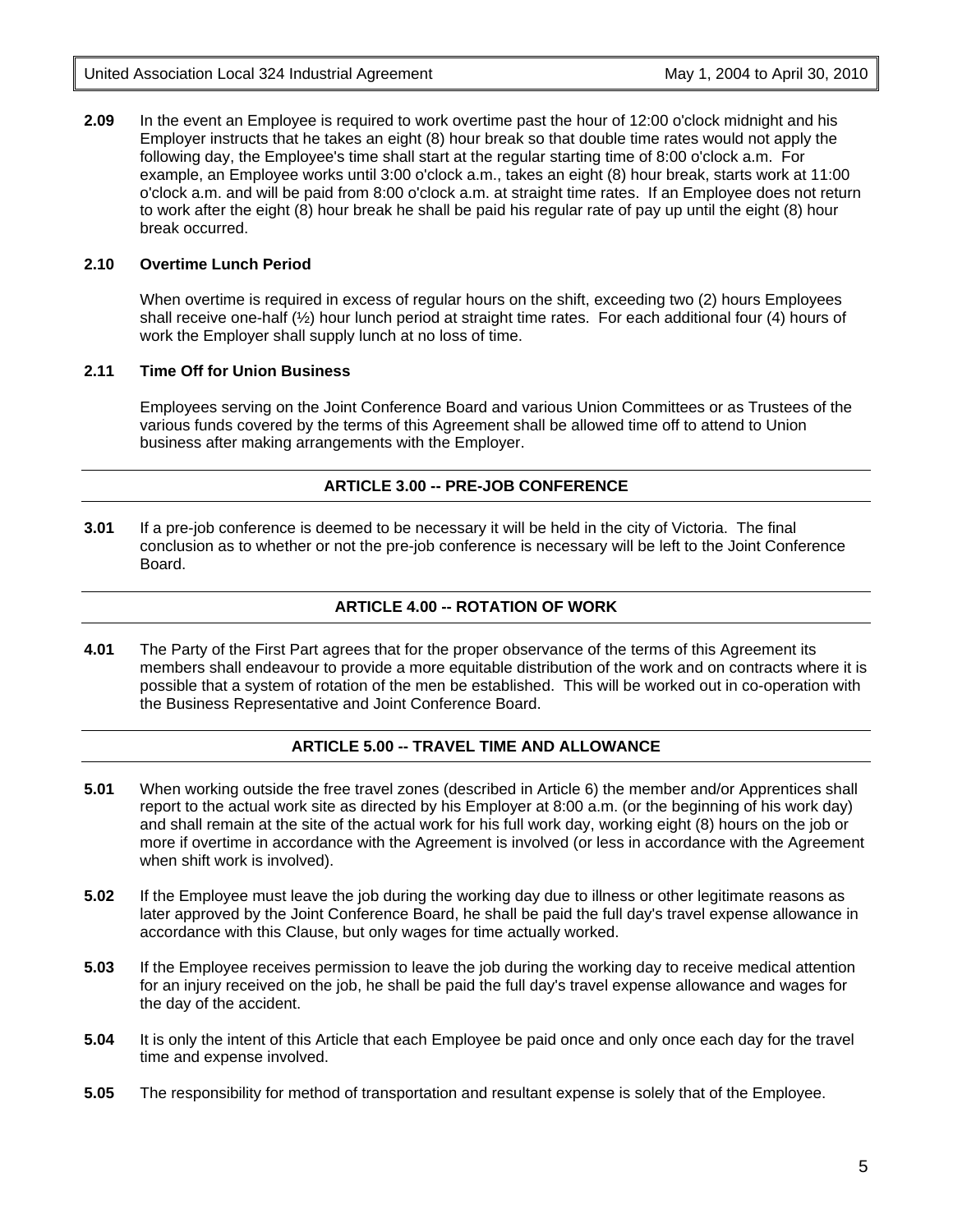- **5.06** In going to work outside the five (5) mile circle from City Hall and returning daily, men shall be paid for the time consumed between this point and the job, providing they are on the job eight (8) hours.
- **5.07** Where Employees are requested to use their own cars by the Employer they shall receive an allowance of thirty-six cents (\$0.36) per kilometre. If living closer to job than distance from shop to job, such lesser mileage shall apply.
- **5.08** The Employer has the sole prerogative of determining in each individual case whether or not the job is to be ruled an "out-of-town" job, in which case the provisions of Article 6 will apply and the Union will be notified.

#### **ARTICLE 6.00 -- BOARD AND TRAVEL ON OUT-OF-TOWN JOBS**

- **6.01** The free zone of travel in the Victoria area shall be confirmed to include all areas contained within the corporate city limits of the City of Victoria. The parties agree that where the Employee lives within forty (40) road kilometres from the job, the Employee will be paid on the basis of thirty-four dollars (\$34.00) for the round trip travel distance driven per day worked, (effective May 1, 2007, thirty-six dollars (\$36.00) and effective May 1, 2009, thirty-eight dollars (\$38.00) for the round trip distance per day worked.) It is recognized by the parties that the onus is on the Employee to properly declare the location of residence at time of hire for income tax purposes related to these provisions.
- **6.02** Where the Employee lives between forty-one (41) and ninety (90) road kilometres from the job, the Employee will be paid on the basis of seventy dollars (\$70.00), for the round trip travel distance driven per day worked. The parties further agree, that if Employees within this forty-one (41) and ninety (90) kilometre distance from the job, are required to work a shift or eleven (11) hours or greater, they shall have access to one of the following options for the duration of that schedule if their residence is beyond fifty (50) kilometres from the job.

For Employees traveling from beyond ninety (90) kilometres from the job, and where there is no camp accommodation, the Employee shall either choose:

- **(a)** Living out allowance on the basis of \$90 per day, or
- **(b)** First class room plus \$50.00 per day meal allowance.

These options to be on a seven (7) day per week basis.

It is agreed by the parties, that the ninety dollars (\$90) LOA will increase by five dollars (\$5.00) effective May 1, 2007 and by five dollars (\$5) effective May 1, 2009. No other costs will be borne by the Employer for Employees choosing this option. The parties further agree that the meal allowance on option (b) will increase to fifty-two dollars and fifty cents (\$52.50) per day effective May 1, 2007; and effective May 1, 2009 to fifty-five dollars (\$55.00) per day.

It is further agreed by the parties that under the room plus meal allowance option, if the Employer supplied accommodation is more than forty (40) kilometres from the job site, the Employer will pay a daily travel allowance (for days worked) based on the cents-per-kilometre formula in Article 5 measured from the accommodation to the forty kilometre zone and back to the accommodation.

It is recognized by the parties that the onus is on the Employee to properly declare the location of residence at time of hire for income tax purposes related to these provisions.

Effective April 1, 1998, any Employee who qualifies under Section 6.05 as a bona fide resident of his employment area and the job is outside the five (5) road miles from the main post office shall receive the lesser of a daily travel allowance from the five (5) road miles or room and board payments. The travel formula mentioned in Article 5 of this Agreement shall apply when tabulating travel time and expense outside the road miles from the main post office of the city or town where the resident has his permanent domicile.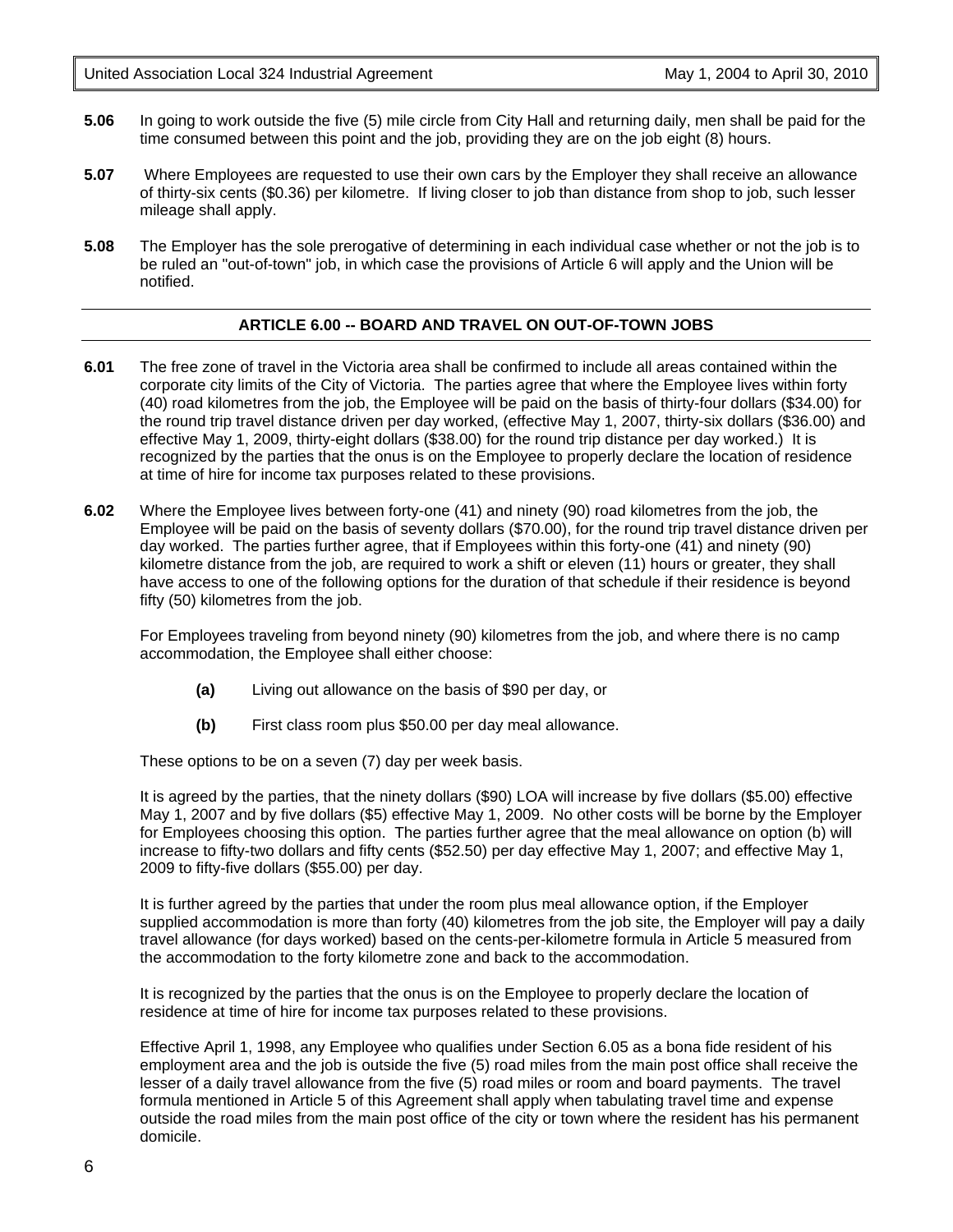**6.03** Employees working in a local shop for two (2) continuous work weeks prior to an industrial job starting and who qualify as residents under Section 6.05 may work on an industrial job and not be entitled to travel time and expense from Victoria or free room and board, but shall be paid in accordance with Article 5.

Where the above crew is reduced during the term of the job on work performed under this paragraph, the Employer has the right to replace Employees with other bona fide local residents without penalty.

Where other Employees are required, in addition to those already on the payroll of the Employer, on the specific project two (2) continuous weeks prior to the job starting, then, in this case, such Employees on such work shall be treated as if they were residents of Victoria, with the exception that resident's initial travel time and expense at the date of hire and termination shall be tabulated from the eight (8) road kilometre free zone of the city or town where their permanent domicile is located in accordance with the cents per mile formula in this Agreement.

- **6.04** Subject to the provisions of this Clause, qualified bona fide residents shall receive employment preference for all work in their area of permanent domicile.
- **6.05** To be a "bona fide" resident the following qualifications and regulations shall be conditions of this Agreement:
	- **(a)** A resident must be a member in good standing with Local 324 at the time he is employed.
	- **(b**) To qualify for employment on all types of work a resident must be registered on the unemployed list of Local 324 prior to being employed or rehired.
	- **(c)** To qualify as a resident an Employee must reside within forty (40) road kilometres of the project, and his permanent residential address must be registered in the Victoria Office of Local 324 or his residency can be proven for a period of eight (8) months immediately prior to being employed.
- **6.06** "Maintenance work" shall mean any work performed of a maintenance, repair or renovation character within the limit of the plant property. The words "repair" and "renovation" in connection with maintenance refer to work required to restore by replacement or by revamping of parts of existing facilities to the former efficient operating conditions.

Maintenance work should not be construed to mean changes in the design of an existing plant which would cause to improve or increase the design output or production of a plant or project. This is considered new industrial work.

- **6.07** Notwithstanding the above provisions of Sections 6.01 to 6.12 (with the exception of Section 6.05 of this Clause) for the purpose of establishing a central hiring point in order to standardize travel time, travel expenses and room and board provisions for bidding industrial type construction, Victoria shall be accepted by the signatories to this Agreement as the point of hire for the purpose of tabulating the amount of such costs to be paid Employees.
- **6.08** An Employer shall designate the location of his main place of business at the time of signing this Agreement and shall not establish additional places of business for the purpose of utilizing the services of residents in areas other than where his one (1) main place of business is located, unless a new location is approved under this Clause. Otherwise, only the main place of business (head office in B.C.) shall be recognized. Employers who have two (2) legitimate places of business at the time of signing this Agreement shall have those two (2) places recognized. Employers locating businesses in more than one (1) city must indicate to the satisfaction of the Joint Conference Board that each new location is to be a permanent and legitimate place of business. The Joint Conference Board shall have the authority to recognize a new place of business for any Employer and thereby qualify the Employer under the local hiring and room and board and travel clauses.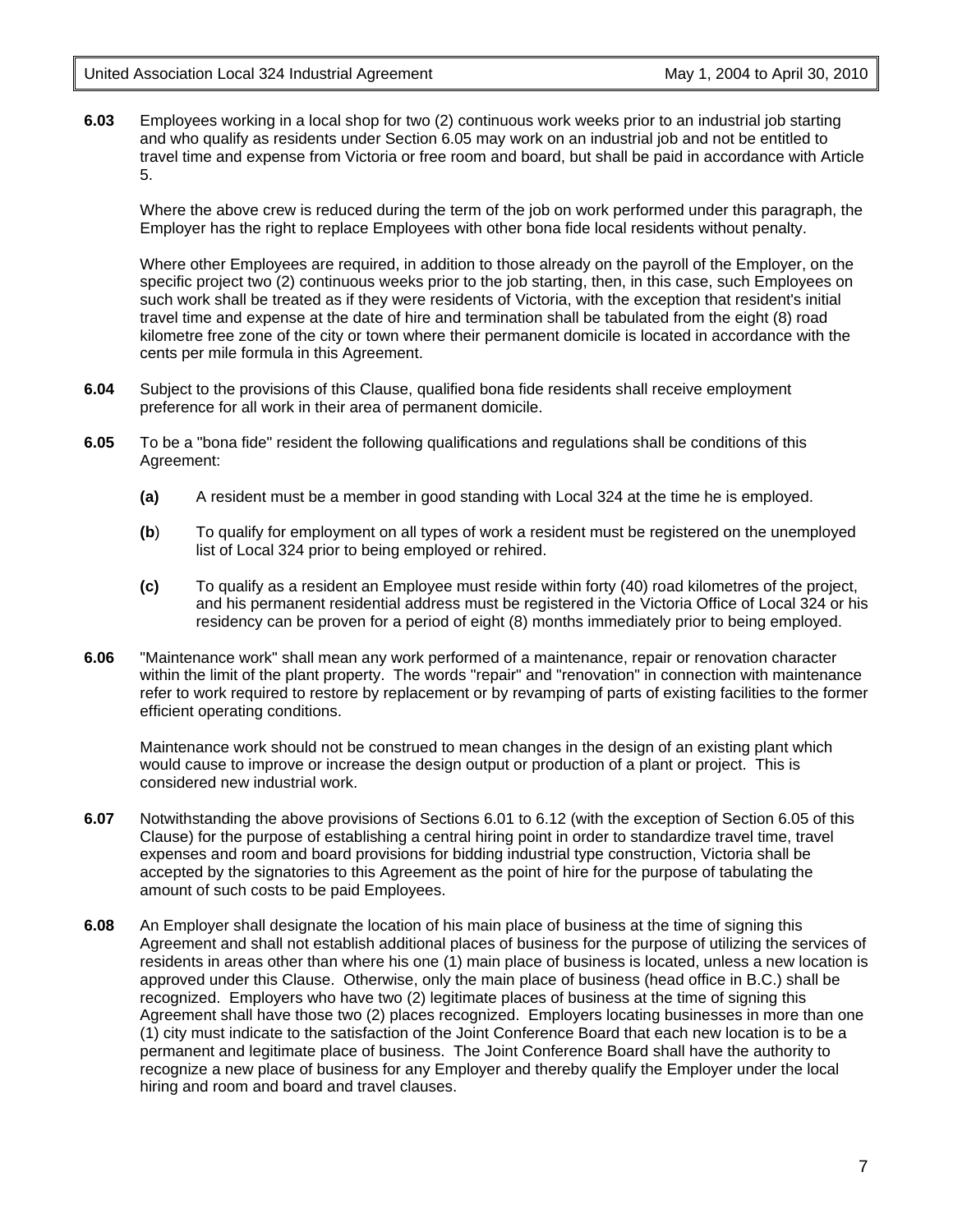- **6.09** In going to work outside the free zones described in this Clause the conditions in Article 5 of this Agreement between these parties will prevail.
- **6.10** Employees hired to work outside of the Employer's travel-free zone or outside the areas as determined by the Employer to be feasible for the cents-per-mile formula covered by Section 6.09 above shall be classified as working on "out-of-town work".

#### **6.11 Traveling Expenses – Initial/Terminal Travel**

**(a)** Employees directed or dispatched to a project from which they do not return to their residence daily shall be paid a travel allowance for initial travel and transportation to the project and return from their designated dispatch point, based on the following:

 The Employer shall pay an initial and terminal travel allowance of forty-five cents (\$0.45) per kilometre, and effective February 1, 2006 fifty cents (\$0.50) per kilometre by the most direct route to any Employee who is directed or dispatched to an out-of-town project. The Parties agree that this amount per kilometre will be adjusted based upon the published amount as established by Revenue Canada for reasonable daily vehicle mileage expenditures. No additional payment or reimbursement for travel time or incurred expenses shall be required.

**(b)** The initial travel mileage shall be paid at the end of the Employee's first full shift.

#### **(c) Camps**

On camp jobs, no walking time shall be paid up to 2,500 feet from the work site. Beyond 2,500 feet up to thirty (30) minutes travel each way, the Employer shall supply transportation. Travel time will be paid at prevailing rates for time in excess of thirty (30) minutes.

**6.12** Where Employees are boarded in camps on Industrial Projects, hot lunches will not be provided; however, hot soup, beverages and sandwiches will be made available. It will be the responsibility of the Employee to take the supplied lunch with him to the work site. Where the work site is within close proximity of the Employee's accommodations, hot lunches may be provided at the discretion of the Employer. When the Employees' station of work is not within a reasonable walking distance from the lunch area and where meal facilities are available, transportation to the lunch area shall be provided by the Employer.

Facilities shall be considered to be available when located within fifteen (15) minutes walking distance and/or fifteen (15) minutes by Bus or similar conveyance, and the time consumed in travelling (to a maximum of fifteen (15) minutes each way) shall at the Employers' expense at straight time rates.

#### **NOTE:**

It is understood that the above time includes clean up, and that there shall be no abuse of the time described in the clause. It shall be clearly understood that once an Employee has been notified that he is violating the time prescribed, any further violations shall be subject to immediate sanction by the Employer.

#### **ARTICLE 7.00 – EMPLOYEE VEHICLES**

**7.01** No Employee shall use his personal car for the transportation of the Employers' tools and/or materials. Ownership of a car shall not be considered as a condition of employment.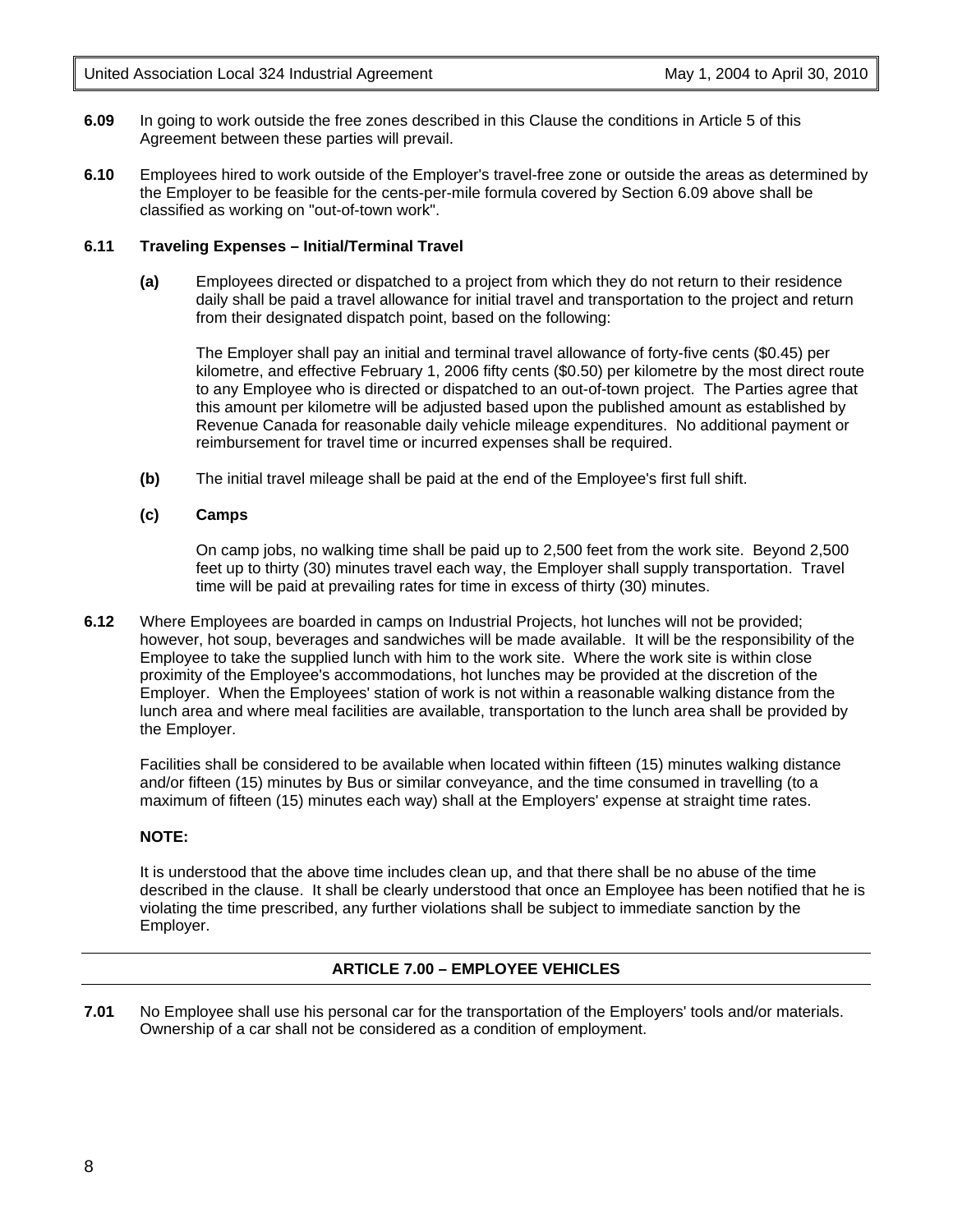#### **ARTICLE 8.00 – REST BREAKS**

**8.01** On a regular shift, two (2) ten (10) minute rest breaks will be taken at a location determined by mutual agreement between the Employer and the Union. On shifts of ten (10) hours, the Employee will be given one fifteen (15) minute rest break in the middle of the first five (5) hours of the shift, and one fifteen (15) minute rest break in the middle of the second five (5) hours of the shift, unless workplace conditions require a variance in the time of the either rest break on one or more days. Where work is required beyond ten (10) hours, a second meal break of one-half (½) hour will be provided at the end of eight (8) hours, to be paid at straight time rates. If a second meal break is provided, the third rest break shall not be taken. Both parties agree there shall not be abuses in respect to time taken for coffee breaks.

#### **ARTICLE 9.00 -- CAMP ACCOMMODATION**

- **9.01** Camp accommodations will be those as established by the B.C. and Yukon Building Trades Council and Construction Labour Relations Association of B.C.
- **9.02** Camps standing and mobile will be built and installed and maintained by the respective trades who are members of the Building Trades Councils, A.F.L. - C.I.O. and C.F.L.
- **9.03** It will not be a violation of this Agreement if members of the Union refuse to occupy camps, standing or mobile, if the above Clause has not been adhered to.

#### **9.04 Living Away From Camp**

Where a camp is already established and an Employee wishes to live elsewhere, he shall be paid a living-out allowance of sixty dollars (\$60.00) per day seven (7) days per week.

When an Employee is absent without a reasonable excuse, living-out allowance will not be paid. To qualify for weekend living-out allowance, an Employee must work the scheduled shift before the weekend or Statutory Holiday and the first scheduled shift after the week-end or Statutory Holiday or have a reasonable excuse for absence which, if possible, was reported to the Employer prior to the absence.

**9.05** It is recognized that the Union retains the right to process grievances for any and all matters covered under the "Camp Rules & Regulations for British Columbia and the Yukon Territories".

#### **ARTICLE 10.00 -- WEEKEND CHECK-OUT ALLOWANCES AND TURNAROUNDS**

**10.01** Employees desiring to check out of camp Saturday, Sunday or Statutory Holidays shall receive twelve dollars (\$12.00) per day check-out where accommodation is provided in camps and fifteen dollars (\$15.00) per day where accommodation is provided for those living in motels/hotels. Workmen must turn in their meal tickets or sign a check-out in advance to be eligible for said subsistence if Employer requests same. Weekend subsistence to be paid on regular pay days.

To qualify for weekend check-out allowances, an Employee must work the scheduled shift before the weekend or Statutory Holiday and the first scheduled shift after the weekend or Statutory Holiday or have a reasonable excuse for absence which, if possible, was reported to the Employer prior to the absence. Any disagreement shall be referred to the Joint Conference Board.

**10.02** Effective June 14, 2002, an allowance for turnaround will be provided on a "use it or lose it" basis. The allowance will be based on the following formula: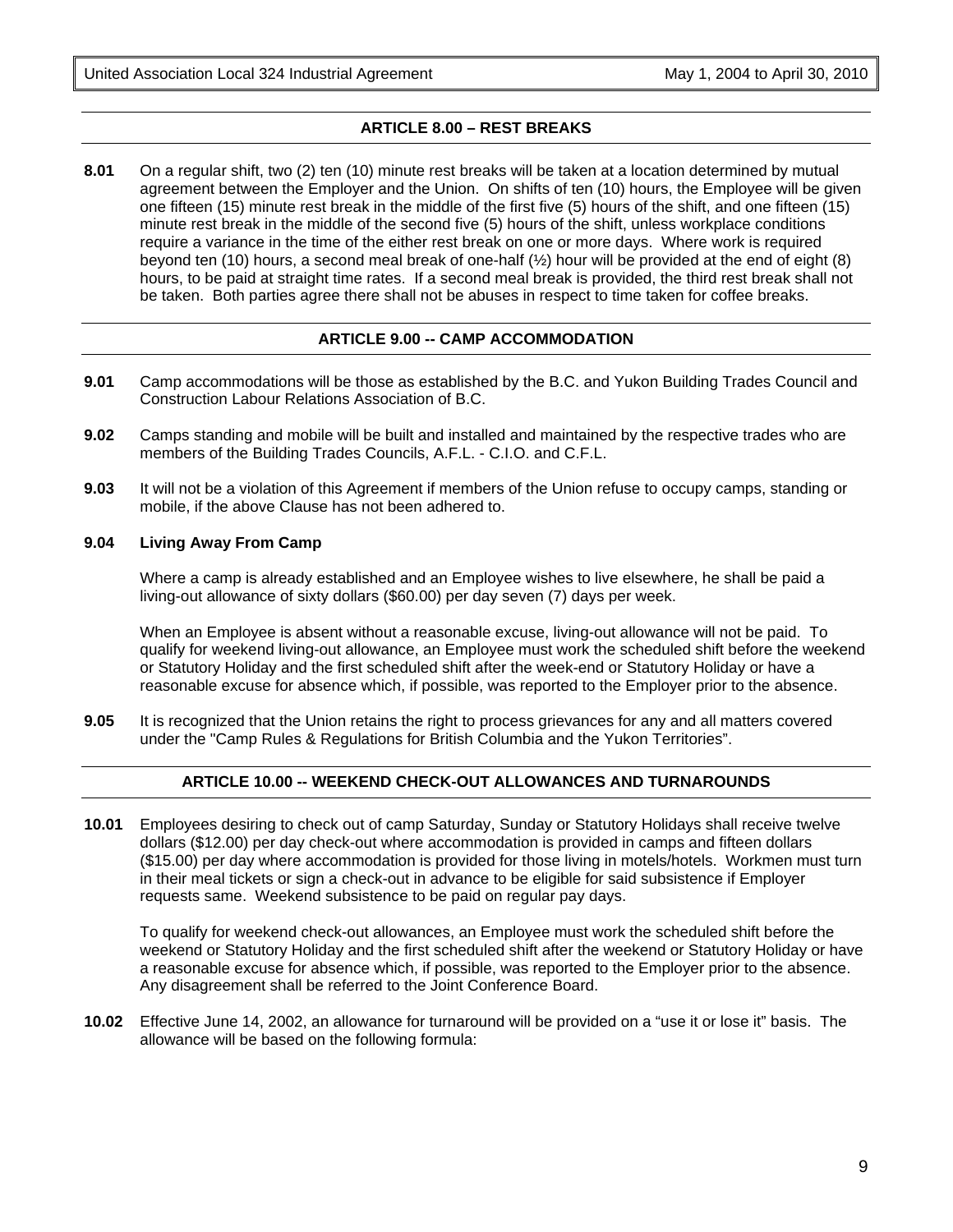250 - 500 km \$100.00 501 - 750 km \$200.00 751 - 1000 km \$250.00 over 1000 km \$325.00

The mileage will be computed from the point of dispatch. It is agreed that the above amounts will be paid once for each turnaround.

#### **ARTICLE 11.00 -- TOILET FACILITIES, CHANGE ROOMS AND LUNCH AREA**

- **11.01** The Employer shall provide a suitable heated lunch area and facilities for Employees to change and dry clothing. The lunch area shall not be used as a place to store tools and/or equipment.
- **11.02** The Employer shall supply flush toilets, wash-up facilities and hand cleaner.
- **11.03** On jobs of insufficient size or length to warrant the above conditions, this Clause shall not apply.
- **11.04** In the event that proper toilet facilities as described above are not provided, no Employee will be penalized for leaving the job in the case of necessity.

#### **ARTICLE 12.00 -- PICK UP TIME**

**12.01** Employees terminating or being laid off for any reason on any job shall be notified at least one (1) hour in advance to pick up and return the Employers' tools or check out of camp.

#### **ARTICLE 13.00 -- APPRENTICES**

- **13.01** All Apprentices shall be employed in accordance with the provisions of the British Columbia Apprenticeship Act, and the parties hereto agree to observe all the provisions of the said Act.
- **13.02** For each phase of the trade, every shop employing one (1) Journeyman constantly shall be allowed one (1) Apprentice, and for each additional four (4) Journeymen employed, they shall be allowed one (1) additional Apprentice. Each shop employing four (4) Journeymen or more must employ at least one (1) Apprentice. Any deviation from this must be approved by the Vancouver Island Piping Industry Joint Training Committee.
- **13.03 (a)** All Apprentices, indentured or probationary, shall be listed with the Vancouver Island Piping Industry Joint Training Committee and the Office of Local Union 324.
	- **(b)** No apprentice will be put to work in our system without entry level training of six (6) weeks. Joint Apprentice Committee to adjust selection dates to coincide with entry level training dates. Apprentices taking government apprentice training will be required to complete one (1) week enhanced UA training per year.
	- **(c)** Apprentices will be entitled to and the portion of the pension payment equal to the portion of the journeyman wage to which they are entitled (i.e. 50% wage, 50% pension contribution). Once these apprentices obtain their government trade qualification (TQ), they will be required to work an additional year as Government Qualified Journeymen at the rates stipulated in 18.01 before being eligible for the UA Qualified Journeyman status. They will, however, be eligible for full pension contributions once the Government Qualified Journeyman status is achieved.
- **13.04** The Apprenticeship Coordinator and/or the Business Representative will periodically check the Apprentices on the jobs to determine whether or not they are being trained in the proper manner and shall do so in accordance with Article 17.01.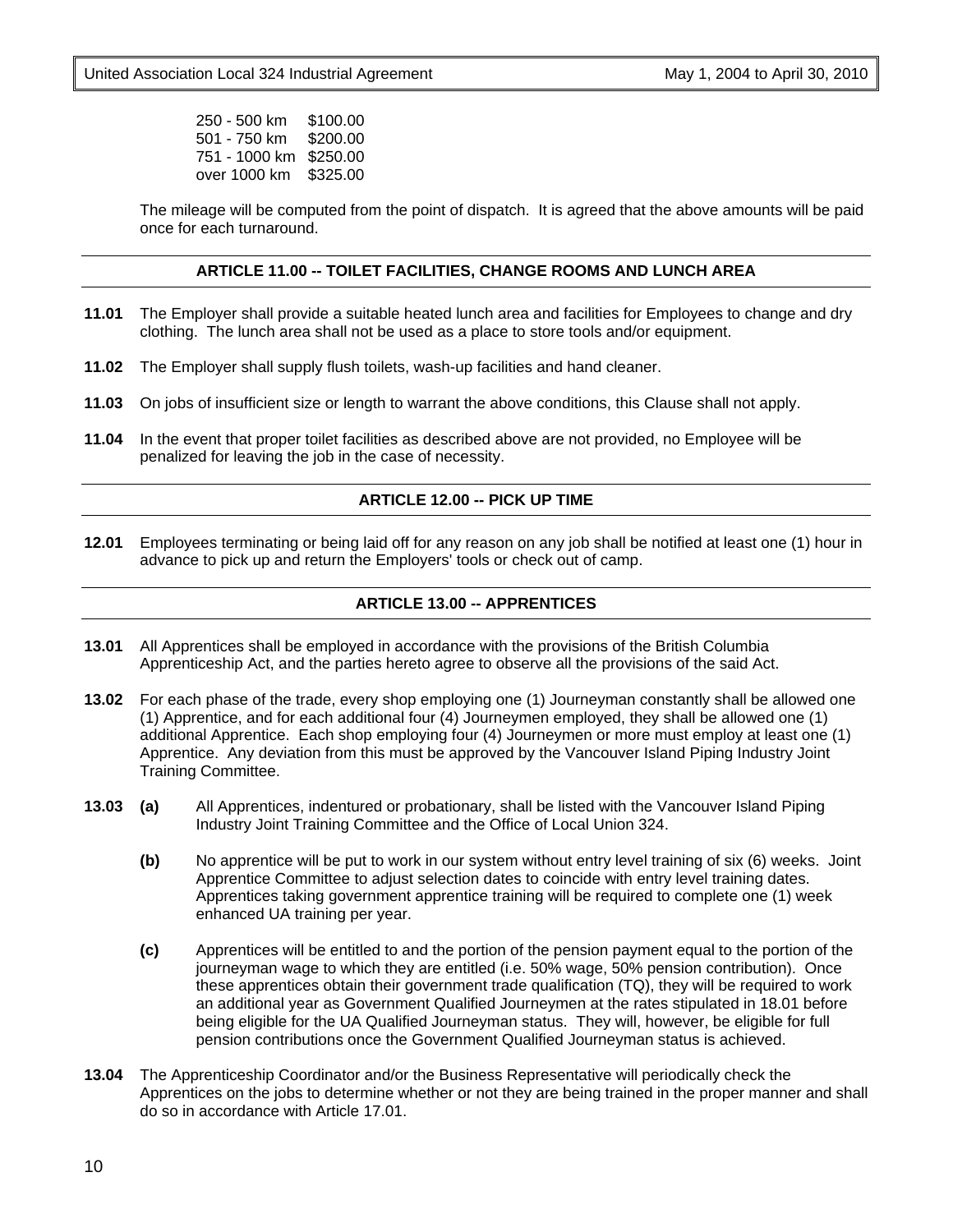#### **ARTICLE 14.00 -- HANDLING OF MATERIALS**

- **14.01** Only members of Local Union 324 and duly indentured Apprentices under the B.C. Apprenticeship Act shall perform the unloading, handling or erecting and final installation of materials coming under the jurisdiction of the plumbing and pipefitting industry regardless of what type of equipment or machinery is necessary to do same. Other than the operator or the equipment or machinery, same must be manned by U.A., Local 324 members without bar or restriction.
- **14.02** The Employer shall supply to Employees the necessary rigging materials such as suitable slings (chokers), comealongs, chain blocks, hydraulic jacks or any other necessary type of material, tools or equipment required to install pipe, pipe materials, pipe hangers and supports.
- **14.03** The prefabrication of all bends with a nominal diameter of two and one-half (2-1/2) inches or less; the attaching and assembling of all pipe fittings and valves, whether welded, screwed, flanged or any other method of joining shall be performed in the field or U.A. shop subject to the following paragraph.
- **14.04** There shall be no restriction on the use of machinery, tools or appliances used in connection with the installation of work coming under the jurisdiction of the United Association, provided that if power pipe cutting and threading machines are used on the job or in the shop of a U.A., Local 324 Employer, all pipe sizes shall be cut and threaded on the job or in the shop of a U.A., Local 324 Employer. On industrial projects all power pipe machines shall be operated by Journeymen members of Local 324, and on commercial work all power pipe machines shall be operated by Journeymen or Apprentice members of Local 324, unless the Local Union Business Representative has cleared the work to be fabricated at some other designated place under the direct supervision of a member of the United Association.
- **14.05** The prefabrication of pipe formations two and one-half (2-1/2) inches and over in diameter, all lap joint work and refacing of flanges may be performed at the site of the job or in the plant of the Employer employing Building Trades Journeymen members of the United Association at the prevailing buildingconstruction wage rates in effect wherever the Employer's plant may be situated.

Pipe formations two (2) inches and under shall be fabricated by Building Trades Journeymen of Local 324, except where such pipe formations are part of a module or package unit and such module or package unit is U.A. made or as agreed by the Joint Conference Board.

- **14.06** The words "fabricated" or "prefabrication" shall be intended to include lead pipe formations and fittings or any other pipe formations necessary for rubberizing, acid resisting or protective coatings and also plastic or fibreglass pipe formations.
- **14.07** Members of U.A., Local 324 reserve the privilege of refusing to handle, erect or install materials fabricated under conditions other than those described in Sections 14.05 and 14.06.

Where an order is placed with a U.A. Fabrication Shop in the geographical jurisdiction of Local 324 and such order is fabricated under the terms of the Local 324 Fabrication Shop Agreements, members of Local 324 shall not refuse to install such materials and equipment.

Where an order is placed with a U.A. Fabrication Shop in the geographical jurisdiction of Local 324 and such order is given with the proper specifications and instructions and such U.A. Fabrication Shop has violated their agreement with Local 324, then Local 324 shall notify the Employer who within twenty-four (24) hours of such notice shall cancel the order or refuse to accept further deliveries until the dispute is resolved. Employees shall not refuse to install materials or equipment fabricated prior to the receipt of notice from Local 324.

**14.08** Fabricated materials herein specified is intended to mean the assembling and fabrication of mill run pipes and fittings, pipe bends and the ordinary custom-built pipe hangers, anchors and pipe supports that are generally designed and made up on the job site and is not intended to include as "fabricated material" the regular catalogue pipe hangers, pipe clamps and catalogue special design pipe supports. Any regular or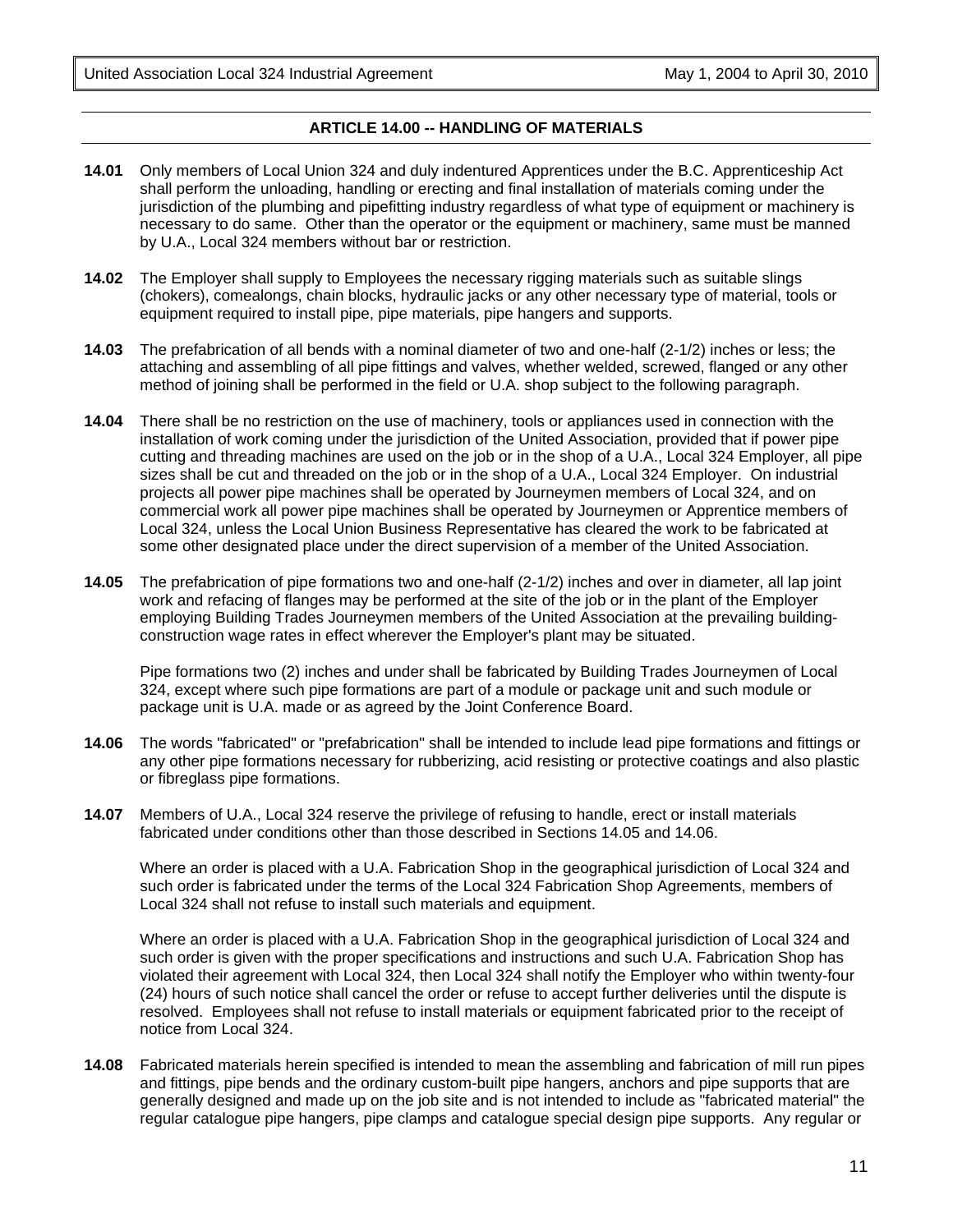manufactured article normally listed in a Manufacturer's Catalogue shall not be construed as being fabricated or prefabricated materials within the meaning of these Clauses.

- **14.09** On jobsites only members of Local 324 and duly indentured Apprentices shall handle the tools of the trade, and where a tool crib is established for the checking of tools used on general pipefitting or instrumentation work, this tool crib must only have Building Trades Journeymen members of Local 324 employed in same.
- **14.10** The checking and handling of pipe and piping materials in piping warehouse of the jobsite must be done by Building Trades Journeymen members of Local 324. Such men will receive appropriate training under auspices of the Piping Industry Apprenticeship Board.

When hiring specially trained Employees for work in warehouse or tool crib, preference will be given to older or handicapped Employees.

- **14.11** Manufactured tubular or ready-made metal scaffolding must be erected by members of Local 324 when same is required for the installation of piping materials unless the said scaffolding has already been erected for use by other crafts.
- **14.12** Assembling of pipe for the draining of trenches, pits, etc., must be performed by Local 324 members, when same is necessary, before piping can be installed.
- **14.13** The installation and fabrication of pipe for dewatering lines in tunnels and trenches, also piping on dewatering system whether temporary or otherwise, must be performed by members of U.A., Local 324.
- **14.14** The party of the second part reserves the right to refuse to handle or install any materials or equipment coming from persons or firms who are considered unfair to Local Union 324 or any other Local Union of the United Association or the Labour Movement or who are in any way violating the established conditions of the Industry.
- **14.16** The Party of the Second Part agrees that only materials and equipment purchased and supplied by the Parties of the First Part will be worked on and installed. The only exception to the above will be the supply of equipment for the production of the end product.
- **14.17** The Party of the First Part agrees that no portion of a contract coming under the jurisdiction of this Agreement shall be sub-contracted to a non-signer or let on a piecework basis to a non-signer of this Agreement; and the Party of the Second Part agrees that it will not permit its members to accept piecework or labour or direct assignment plus labour contracts on work covered by this Agreement.

#### **14.18 Safety and Rigging**

Every industrial project employing twenty-five (25) Employees or more from the Piping Industry must have a Rigger Foreman and he shall be paid a Foreman's rate of pay. The Rigging Foreman must correlate the work schedule for the Employees designated to rig piping materials and handle equipment. Such a Foreman shall be responsible to size the load and arrange for the proper equipment and the number of Employees necessary to perform any specific rigging job in a safe manner in accordance with Workers' Compensation Board Regulations. All mechanical rigging equipment must conform to Canadian Standards Association requirements. For every additional twenty-five (25) Employees employed from the Piping Industry and coming under the jurisdiction of Local 324 another working Rigging Foreman must be employed. For additional Rigging Foremen, Foremen in charge of Fitters and Welders may be so designated as Rigger Foremen in addition to their other duties.

Every industrial project must have at least one (1) qualified Rigger from Local 324. The Union agrees to supply competent Riggers.

**14.19** If any Employer who signs this Agreement or upon whose behalf it is signed employs any other Employer or sub-contractor to do sub-contracts to any Employer or sub-contractor any work described in Clause 15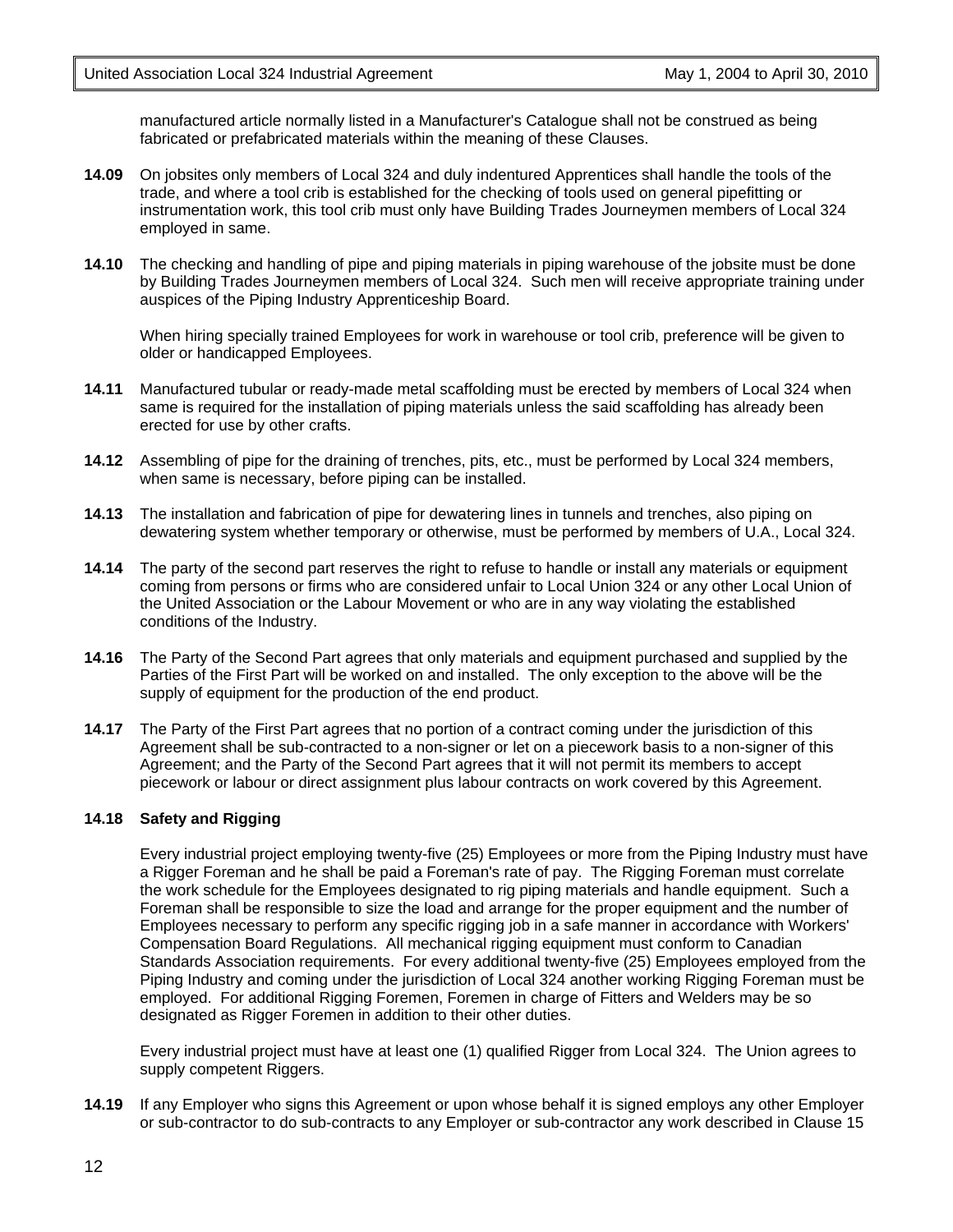and/or contrary to Section 15.17, it shall be a term of such employment or sub-contract that the Employer or sub-contractor shall employ only members of Local Union 324 and shall in all other respects abide by the provisions of this Agreement.

#### **ARTICLE 15.00 -- HIRING AND TERMINATING PROCEDURES**

**15.01** The Party of the First Part agrees that only members of Local Union 324 in good standing will be employed on work being installed by such parties under the jurisdiction of this Local Union. If after fortyeight (48) hours the Local Union is unable to supply qualified Journeymen, then the Employer has the privilege of employing Journeymen as required who must qualify and become members of Local Union 324 within fifteen (15) days. Piping Superintendents, General Foremen and Foremen engaged on a project must be members of Local 324. The Employer will not coerce or use any persuasive action to require any Employee to withdraw his membership from the Union.

The Party of the First Part agrees that if any Employer or sub-contractor who is not a party to this Agreement is retained by the Party of the First Part in respect to work being installed under the jurisdiction of this Local Union 324 and wherever, if such work was being done by the Party of the First Part they would be obliged to comply with provisions of Section 15.01, it shall be a term of such retainer that such Employer or sub-contractor shall agree that only members of the United Association in good standing shall be employed on such work and shall be subject in all respects to the provisions of this Agreement.

- **15.02** Where an Employer feels there may be a need to hire on the weekend or in an emergency situation, he shall ensure that he has an updated list of unemployed members of Local 324 and hiring will be done under the auspices of the shop steward as per the Local Union By-laws.
- **15.03** All Employees, including Apprentices, must have a clearance or dispatch slip from Local 324 before being hired.
- **15.04** The Local Union must be notified before Employees are transferred from one (1) industrial project to another.

#### **15.05 Incompetency**

Employees who are unfit for work due to being impaired (other than medical) on the jobsite may be discharged and forfeit fare and transportation consideration from the job.

**15.06** When an Employee is terminated on an out-of-town job (other than Section 15.05 above) and if transportation is not available, the Employee shall return to work and/or remain on the payroll on a regular shift basis until transportation is available.

#### **15.07 Emergency Hiring**

Any Employee who is working as a potential member and who the Party of the Second Part requests that he be replaced by a member of Local 324, shall be laid off and such travelling time and expense incurred transporting the potential member to and from the job shall be paid for by the potential member.

#### **15.08 Loitering**

Members of the Union will not loiter around any shop or job. The Employer is not responsible for policing the Union members or the enforcement of this provision.

#### **15.09 Older Workers**

It shall be the policy of the Employer to endeavour where there are five (5) or more Journeymen employed by an Employer, that every fifth Journeyman shall be fifty (50) years of age or over if available.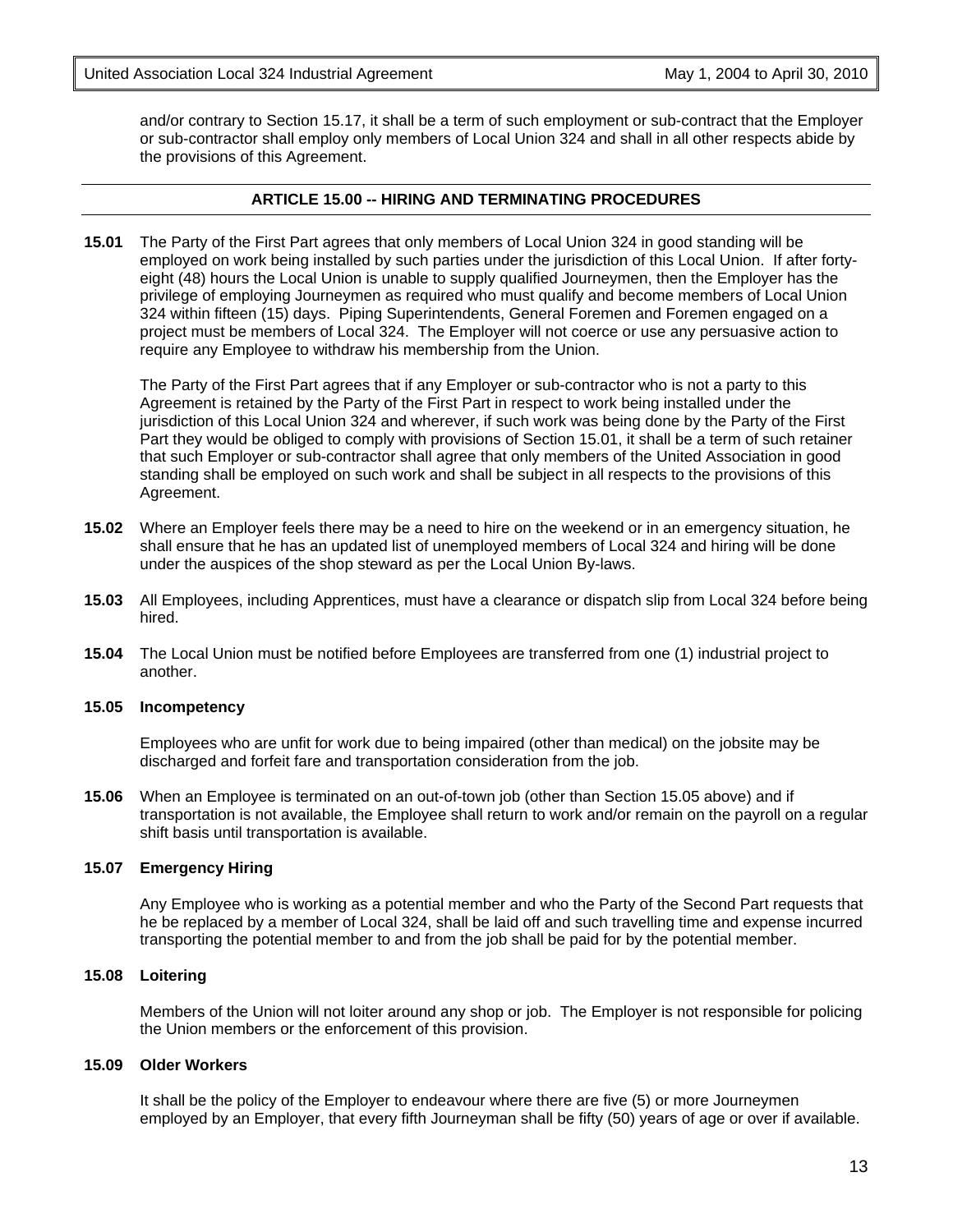- **15.10** A Job Steward shall be a working Building Trades member of Local 324 and will be under the direction of the Business Manager or Business Agent at all times. The Job Steward shall be appointed by the Business Manager or Business Agent. The Job Steward will be permitted to perform his Union duties during working hours and shall not be discriminated against. The Union agrees that the Job Stewards will perform their duties as efficiently as possible and the Employer agrees to grant reasonable time for the performance of such duties.
- **15.11** Job Stewards shall be recognized on all jobs and other than Superintendent, General Foreman and Foreman shall be one (1) of the last Employees terminated or transferred from any job of four (4) or more Journeymen unless by mutual agreement.

#### **15.12 Reduction in Crews**

Should it be necessary to reduce the working forces on the job or in the shop, the Employer shall lay off or terminate their employment in the following sequence:

First the potential member Second the travel card members (members of Sister U.A. Locals) Last members of Local 324.

In reduction of crews over twenty (20) men, the Job Steward will be given a layoff list at least four (4) hours prior to termination.

#### **ARTICLE 16.00 -- NON-UNION WORKMEN AND MATERIALS**

**16.01** The Union reserves the right to render assistance to other labour organizations; refusal on the part of Union members to work with non-Union workmen or use material produced under non-Union conditions shall not be deemed a breach of this Agreement. In all such cases the Joint Conference Board will be given prior notice and a meeting held if requested and further approval obtained from the Building Trades Council involved.

#### **ARTICLE 17.00 -- ACCESS TO JOBS BY UNION**

**17.01** The Business Representative of the Union shall have access to all jobs and shops at all times during working hours

#### **ARTICLE 18.00 -- WAGES**

#### **18.01 Wage Scale and Table of Fund Contributions**:

|                                     | <b>Expiry</b> | Oct 23/05 | May 1/06 | May 1/07 | May 1/08 | <u>May 1/09</u> |
|-------------------------------------|---------------|-----------|----------|----------|----------|-----------------|
| Wage Rate                           | \$27.09       | 28.65     | 31.06    | 32.44    | \$33.47  | \$34.05         |
| Vacation & Stat                     | 3.25          | 3.44      | 3.73     | 3.89     | 4.02     | 4.09            |
| Health & Welfare                    | 1.95          | 2.00      | 2.10     | 2.10     | 2.20     | 2.30            |
| Pension                             | 3.00          | 4.25      | 4.25     | 4.25     | 4.50     | 4.75            |
| M.T.P.F.                            | 0.19          | 0.13      | 0.13     | 0.13     | 0.13     | 0.13            |
| *CLR Contract Administration Fund   | 0.11          | 0.13      | 0.13     | 0.13     | 0.13     | 0.13            |
| Apprenticeship Funds                | 0.30          | 0.30      | 0.35     | 0.30     | 0.30     | 0.30            |
| <b>Construction. Industry Funds</b> | 0.07          | 0.07      | 0.07     | 0.07     | 0.07     | 0.07            |
| <b>Total Package</b>                | \$35.97       | \$38.97   | \$41.82  | \$43.31  | \$44.82  | \$45.82         |

\* Includes GST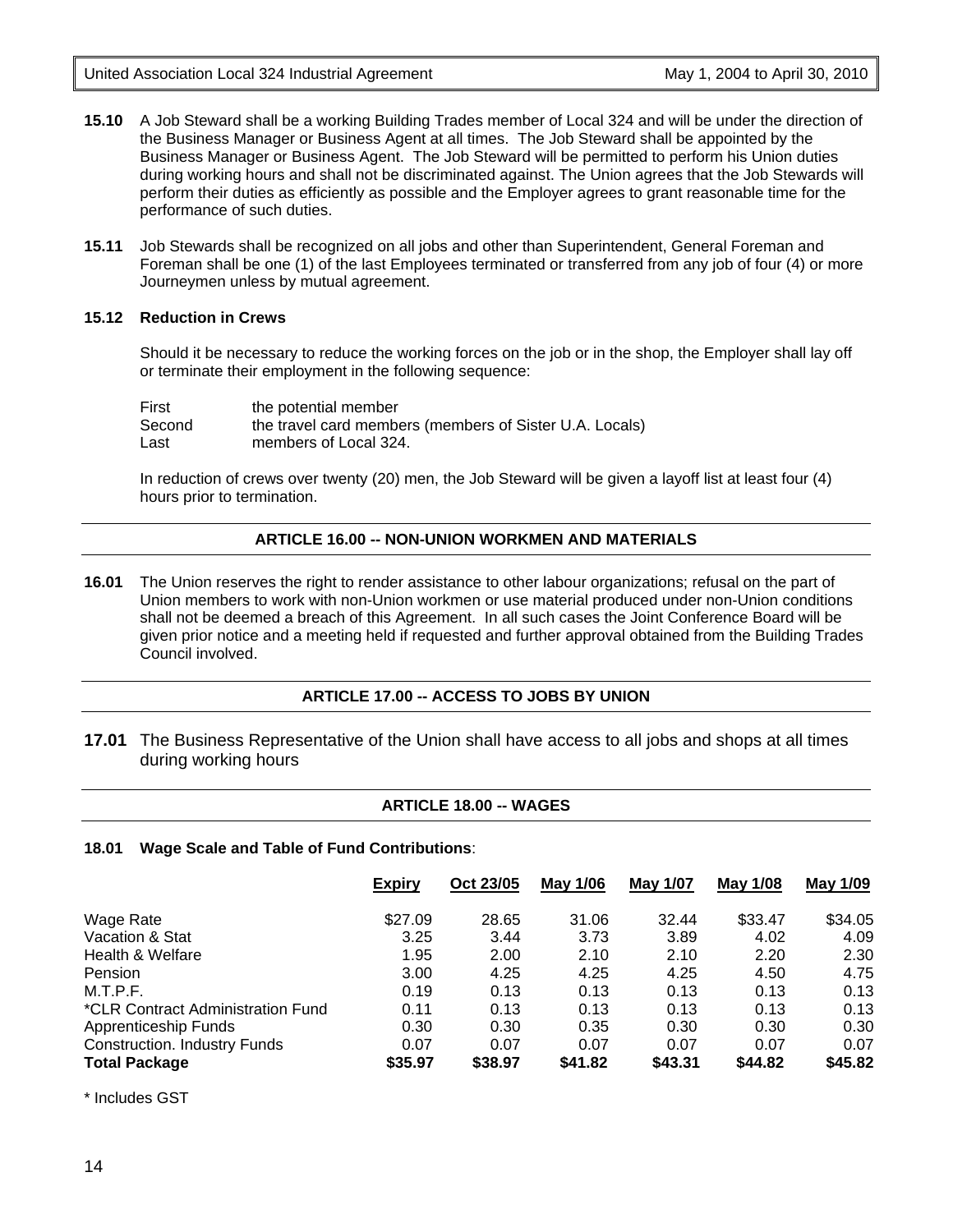#### **Apprentices shall be paid not less than the following wage scale**:

| $0 - 950$ hours | 45% of Journeyman rate  |
|-----------------|-------------------------|
| 951 hours       | 55 % of Journeyman rate |
| 1900 hours      | 60% of Journeyman rate  |
| 2850 hour       | 65% of Journeyman rate  |
| 3800 hours      | 70% of Journeyman rate  |
| 4750 hours      | 75% of Journeyman rate  |
| 5700 hours      | 85% of Journeyman rate  |
| 6650 hours      | 90% of Journeyman rate  |
| 7600 hours      | 100% of Journeyman rate |
|                 |                         |

Apprentices shall receive a portion of the pension contribution equal to the portion of the journeyman wage rate to which they are entitled. Once Government Qualified Journeyman status is reached, full pension contributions shall be paid.

#### **18.02 Foremen**

When five (5) or more men are employed on one (1) job, one (1) shall be designated a Foreman and a minimum of fifteen percent (15%) per hour above the Journeyman rate shall be paid for the Foreman. General Foremen shall be paid a minimum of twenty percent (20%) per hour over the Journeyman's rate. The Foreman shall not be required to work with the tools when the work crew exceeds five (5) Employees.

#### **18.03 Instrument Calibrators**

Employees working as Instrument Calibrators shall be paid one dollar (\$1.00) per hour over the Journeyman wage rate. This premium shall not apply to Employees working as Instrument Calibrators who are already receiving the Foreman's premium.

#### **18.04 Class Two (2) Gasfitters**

Employees working as Class Two (2) Gasfitters shall be paid one dollar and fifty cents (\$1.50) per hour over the Journeyman wage rate. This premium shall not apply to Employees working as Class Two (2) Gasfitters who are already receiving the Foreman's premium.

#### **18.05 Swinging Scaffold**

Employees while working from a swinging scaffold or bosun's chair shall be paid five percent (5%) per hour over their regular rate of pay.

#### **18.06 Underground Clause**

"On industrial projects employees required to work underground shall receive prevailing rates plus ten percent (10%). This clause shall not apply to work performed within basements of buildings or open ditches."

#### **18.07 Holiday Pay**

Holiday pay shall be twelve percent (12%) of total gross earnings (not fringe benefits) consisting of six percent (6%) for annual holidays and six percent (6%) for Statutory Holidays. Holiday pay to be paid at least once a month on a regular pay day. The Employee may elect to have his holiday pay held until such time as he takes his annual holidays or on termination.

**18.08** Employees shall not work for wages during their annual holidays.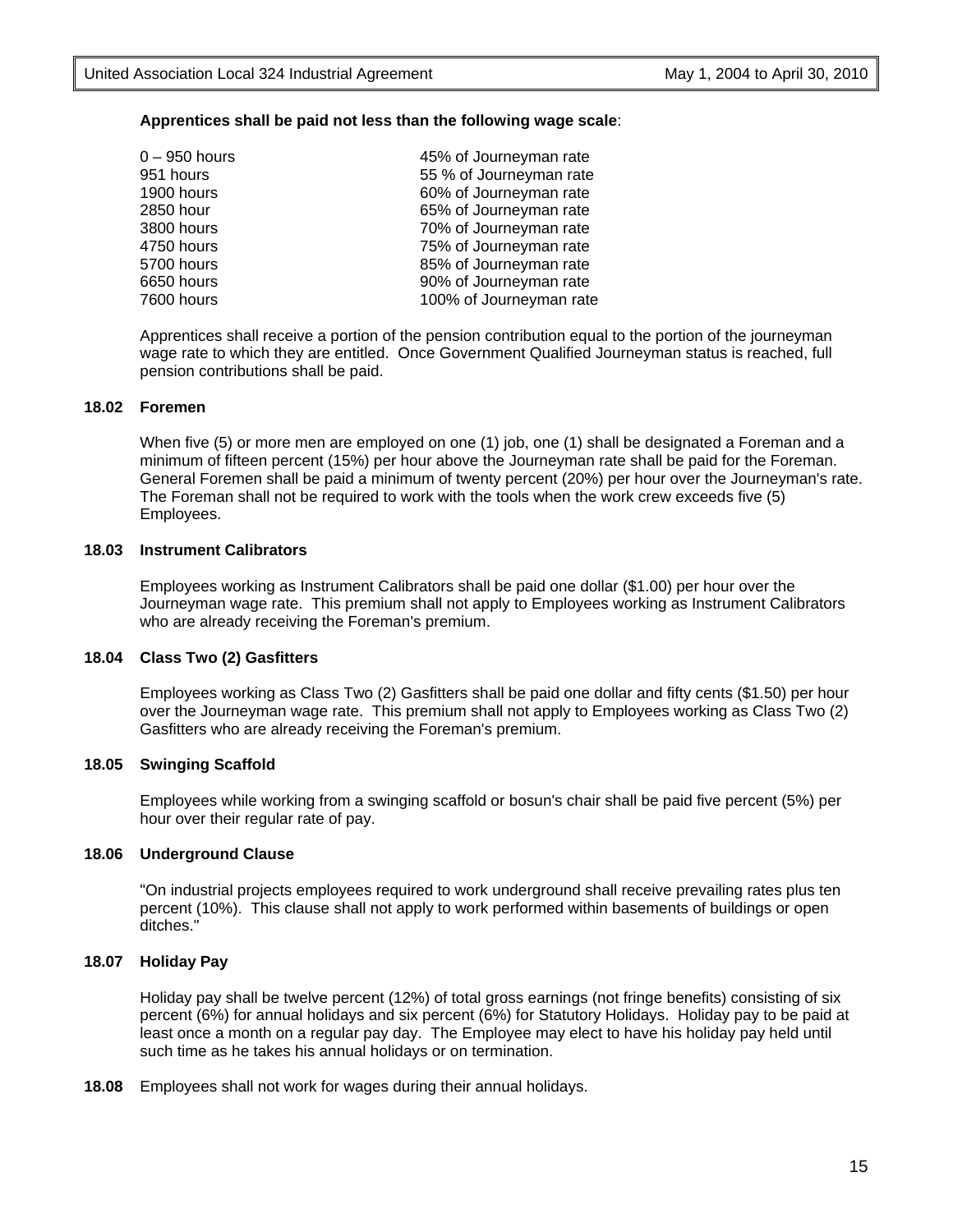#### **18.09 Pay Day**

The regular pay day shall be at least once every two (2) weeks as agreed upon between the Employer and Local Union 324 and wages shall be paid before quitting time. The Employer shall pay an advance on alternate weeks to any Employee when he requests it. Any Employer who wishes to mail Employees' cheques must have the consent of the Employees. Charges for cheque cashing at any British Columbia bank are the responsibility of the Employer.

- **18.10** If a job is in the same area as the shop or if a payroll department is set up on the project, then the Employees shall be paid their wages in full immediately at termination, and also, if an Employee wishes to terminate he must give EIGHT (8) hours notice in order to receive his pay at the completion of the regular day shift, and on other shifts the Employee must be paid before the completion of the regular day shift following the shift on which he is working.
- **18.11** Where the job is not located in the area where the firm is established or there is no payroll department set up on the job, then the Employer will send the Employee's cheque by courier the next working day to the Employee's home or to the Union hall if so requested. Whenever possible a payroll office or cheque writing facilities shall be established on site.

#### **ARTICLE 19.00 -- WELDERS**

- **19.01** All Pipe Welders employed in connection with the installation of work under the terms of this Agreement shall be members of Local Union 324 and provide proof of their competency; this is not to include Welders who might be employed for short periods on alterations, repairs or temporary work -- short periods not to exceed eight (8) hours on any one (1) job on alterations, repairs or temporary work.
- **19.02** The Mechanical Trade Promotion Fund shall pay the cost of welding tests, with the exception of the original pressure ticket or Certificate of Competency. However it is understood that regardless of results all tests shall be conducted on the Employer's time at the prevailing rate of wages and results of all tests are to be turned over to the Local Union upon request.

#### **ARTICLE 20.00 -- PROTECTIVE CLOTHING AND TOOLS**

- **20.01** When required, rubber boots and raincoats, pants and hats shall be furnished by the Employer on underground sewer and water main work, including piping, carrying gas, oil or other fluids and in accordance with the "Workers' Compensation Act", Accident Prevention Regulations. Protective clothing shall be supplied to Employees working in confined spaces on maintenance and repair jobs where certain conditions exist such as working in tanks or pipe containing chemicals, oils, gases, acids, etc.
- **20.02** Employers shall supply Welders' helmets, leather jackets or arms (when necessary), goggles and gloves. All tools will be supplied by the Employer for all trades. Goggles and gloves will be supplied to fab shop Employees. Gloves will be supplied to all Employees working with Welders. Coveralls and gloves shall be supplied to all Employees working with fibreglass pipe and materials whether in shop or field construction.
- **20.03** When a tool box with a lock and key is supplied to any Journeyman Employee, he shall be responsible for the return of all tools and/or equipment issued to him by the Employer. In cases of theft of tools and/or equipment, both parties agree to the principle of prosecution. Any disagreement as to the responsibility shall be decided by the grievance procedure provided by this Agreement.

#### **ARTICLE 21.00 -- SAFETY CLAUSE**

**21.01** All equipment, tools and materials must conform and be utilized in conformity with applicable provincial and/or federal regulations, acts and laws. Employer safety rules and regulations shall be complied with provided they are not inconsistent with the above-mentioned.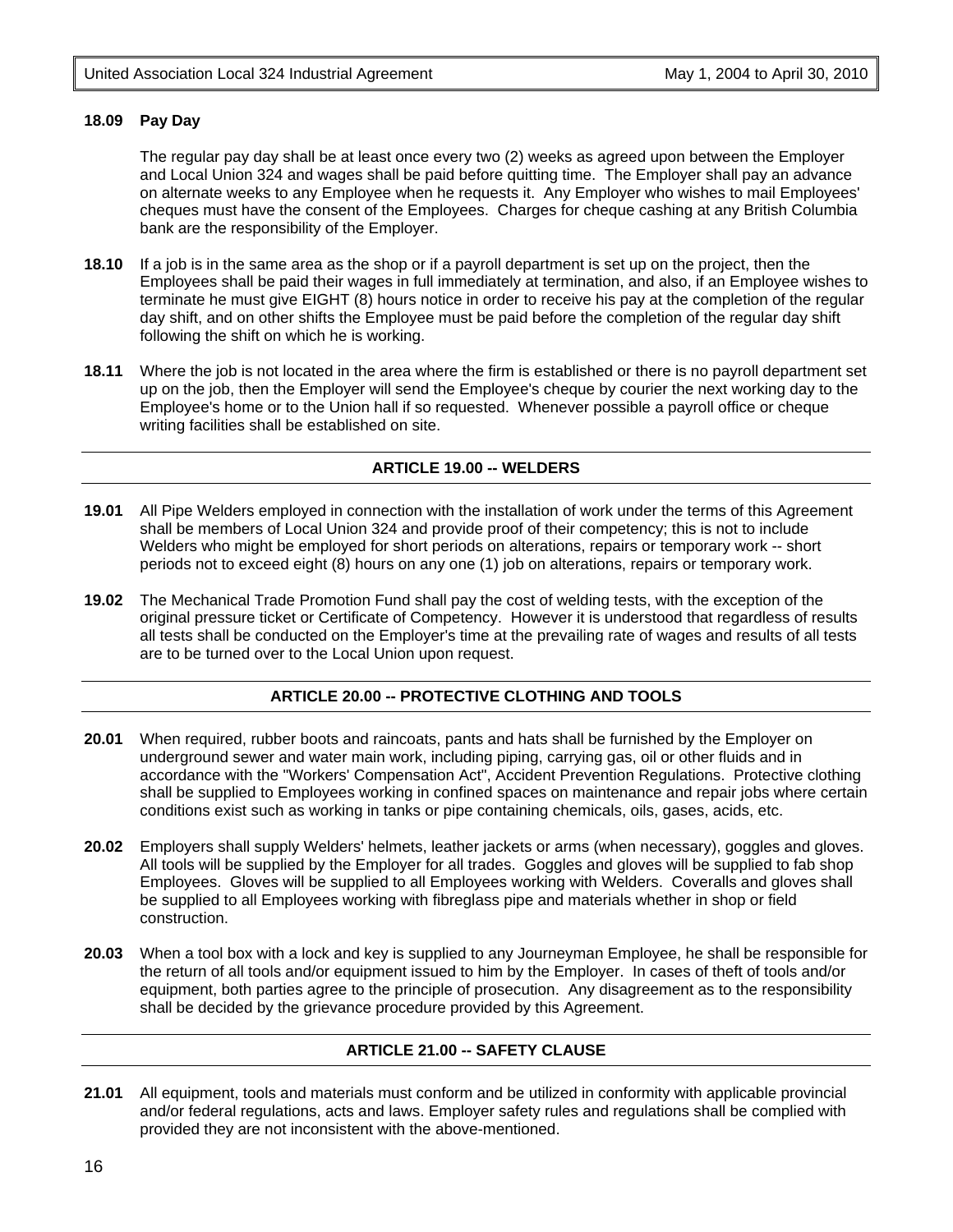It shall not be considered a violation of this Agreement should an Employee(s) refuse to work in conditions and/or use equipment that do not meet prescribed safety standards and/or regulations. Refusal of an Employee to abide by the WorkSafe BC. Regulations may be considered cause for dismissal.

#### **21.02 Drug & Alcohol Policy**

The Parties agree to adopt and abide by the provisions of the "Canadian Model for Providing a Safe Workplace – Alcohol and Drug Guidelines and Work Rule" for all work covered by this agreement.

#### **ARTICLE 22.00 -- JOINT CONFERENCE BOARD AND ITS FUNCTIONS**

**22.01** A Joint Conference Board will be formed of five (5) members of Construction Labour Relations Association of BC and five (5) members of Local Union 324 who shall meet as requested by either party at which meeting three (3) members of each party will form a quorum, and in any case equal representation of both parties shall participate in the voting. Such Board shall have power on behalf of the respective parties hereto to adjust trade disputes or grievances or establish regulations governing the conduct of their members.

#### **ARTICLE 23.00 -- PROCEDURE TO BECOME SIGNERS**

**23.01** The Party of the Second Part agrees that it will have its members work only for Employers who are signatory to this Agreement on work covered by this Agreement. Whenever a vacancy occurs in any shop, the Local Union must be given the first opportunity to fill the vacancy.

#### **ARTICLE 24.00 -- WORKING PARTNERS AND SHAREHOLDERS**

- **24.01** Any person conducting a shop as a sole proprietorship under the jurisdiction of this Local Union retains the right to work with the tools. When a Company whose place of business is established outside the jurisdiction of the local Union 324 and such Company wishes to exercise this Clause, the Company shall not be entitled to utilize the U.A. Constitution to bring other Employees in that are members of the United Association as supervision.
- **24.02** Where two (2) or more persons are conducting a shop as a legal partnership under the "Partnership Act" of the Province of British Columbia, only one (1) of such persons has the right to work with the tools, and only that one (1) will be recognized by the Local Union as a working partner. Such working partner must be designated by the persons conducting the shop as a partnership at the time this Agreement is entered into, and the declaration of partnership filed under the "Partnership Act" must be produced by such persons to the Joint Conference Board if requested.
- **24.03** Where a limited liability company is operating a shop under the jurisdiction of Local Union 324 only one (1) active major shareholder of such limited liability company has the right to work with tools, and no other member of the company shall have the right to work with the tools. Within the terms of this paragraph, "Major" means ten percent (10%) of equity worth of the company.

The working shareholder or partner shall obtain from the Union an identification card and shall carry the card on his person on the job site. For working shareholder or partner industry fund contributions refer to the Joint Conference Board letter of understanding dated September 8, 1980.

**24.04** Provided, however, that such shops having a working member shall employ Journeymen of Local Union 324 and work under the same conditions as applied to Journeymen, such Journeymen so employed shall not be subject to dismissal for lack of work and the Employer or shareholder complete such installation.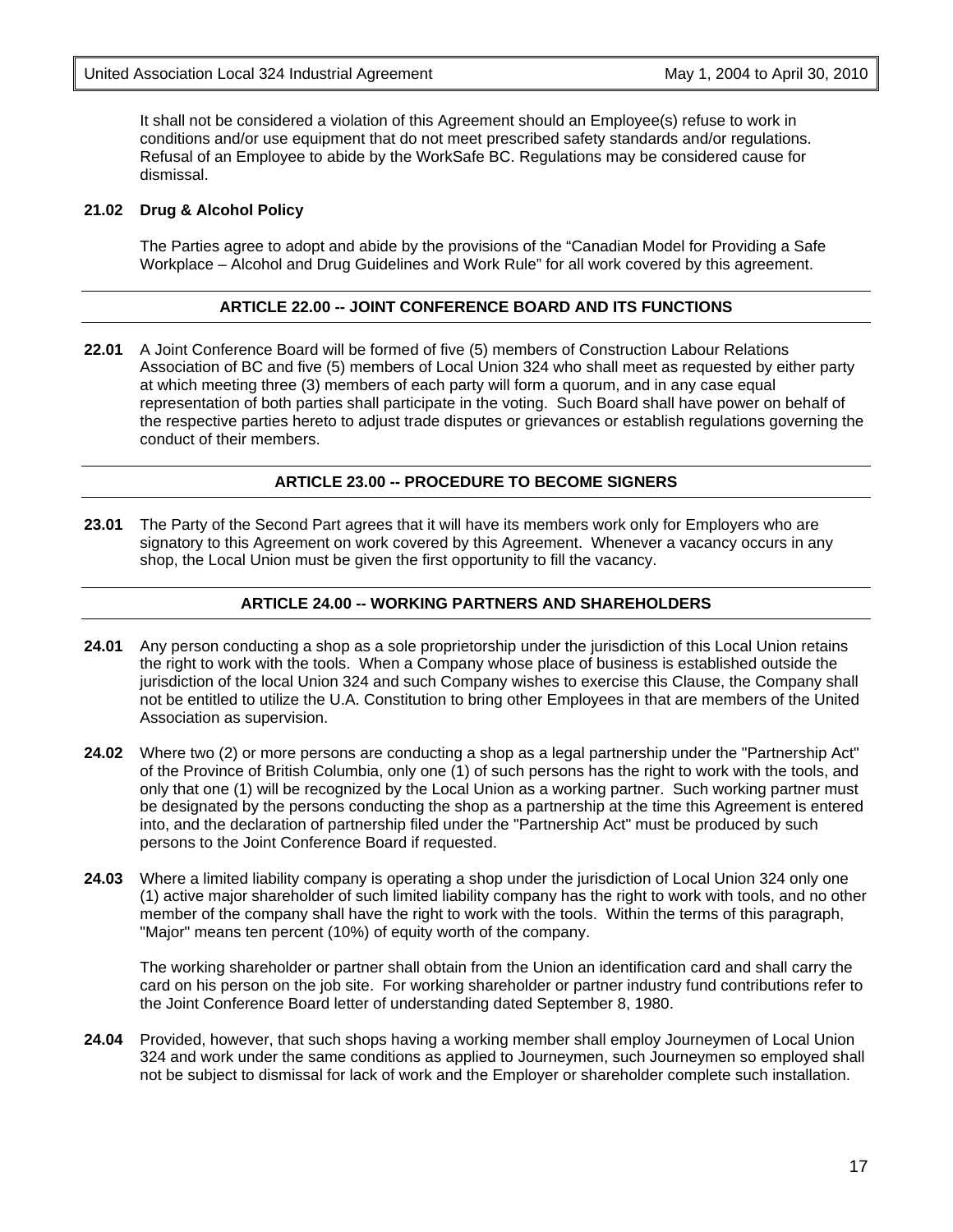24.05 No member of the United Association will be permitted to contract, or sub-contract or "lump" the installation of any plumbing, heating, sprinkler or pipe work or any other work under the jurisdiction of the United Association or to work in any shop where sub-contracting is done as above.

#### **ARTICLE 25.00 -- DISPUTES AND GRIEVANCES**

- **25.01** In case of any dispute or grievance arising that cannot be settled informally by the member representative of the Union and Employer, it will be referred to representatives of the parties. If the dispute or grievance remains unsettled, it will then be referred to the Joint Conference Board and such Board shall meet within twenty-four (24) hours if necessary. In any case, any grievance that is not submitted in writing to the other party within one (1) week of the time the cause of such grievance should have been known, shall be deemed to have been abandoned. Any variation from this Clause would only take place in very exceptional circumstances such as a complete lack of communication facilities, etc.
- **25.02** If any dispute or grievance referred to the Joint Conference Board cannot be settled or otherwise resolved by the Joint Conference Board upon its having been considered by the Joint Conference Board, then either of the parties to the dispute or grievance will be at liberty to refer the dispute or grievance to an Arbitration Board in the manner hereinafter provided for.
- **25.03** A majority decision of the Joint Conference Board concerning a grievance referred to it shall be final and binding on the parties and their members.

#### **ARTICLE 26.00 -- ARBITRATION PROCEDURE**

**26.01** The Joint Conference Board on a majority vote shall determine the validity of a dispute or grievance. If the grievance or dispute is declared valid and either party refuses to appoint a member to the Arbitration Board, the party requesting arbitration shall be authorized by the Joint Conference Board by letter to apply to the Minister of Labour for the appointment of a member to the Arbitration Board on behalf of the other party.

If a majority vote of the Joint Conference Board rules that the dispute or grievance is not valid, no further action shall be instituted by the party concerned regarding that specific dispute or grievance. If the Joint Conference Board reaches a deadlock on the validity of a dispute or grievance then such dispute or grievance may be processed in accordance with the procedure outlined under Article 26 (Sections 26.02 to 26.07 inclusive).

- **26.02** Either party desiring arbitration shall appoint a member for the Board and shall notify the other party in writing of its appointment and particulars of the matters in dispute. Nothing contained in this Clause shall preclude the right of any signer to this Agreement to proceed to arbitration.
- **26.03** The party receiving the notice shall within five (5) days thereafter appoint a member for the Board and notify the other party of its appointment.
- **26.04** The two (2) Arbitrators so appointed shall confer to select a third party to be Chairman and failing for three (3) days from the appointment of the second of them to agree upon a person willing to act, either of them may apply to the Honourable Minister of Labour to appoint such third person.
- **26.05** The Arbitration Board shall sit, hear the parties, settle the term of the question or questions to be arbitrated and make its award within ten (10) days from the date of the appointment of the Chairman, provided that the time may be extended by agreement of the parties.
- **26.06** The Board shall deliver its award in writing to each of the parties and the award of the majority of the Board shall be the award of the Board and it shall be final and binding upon the parties and they shall carry it out forthwith.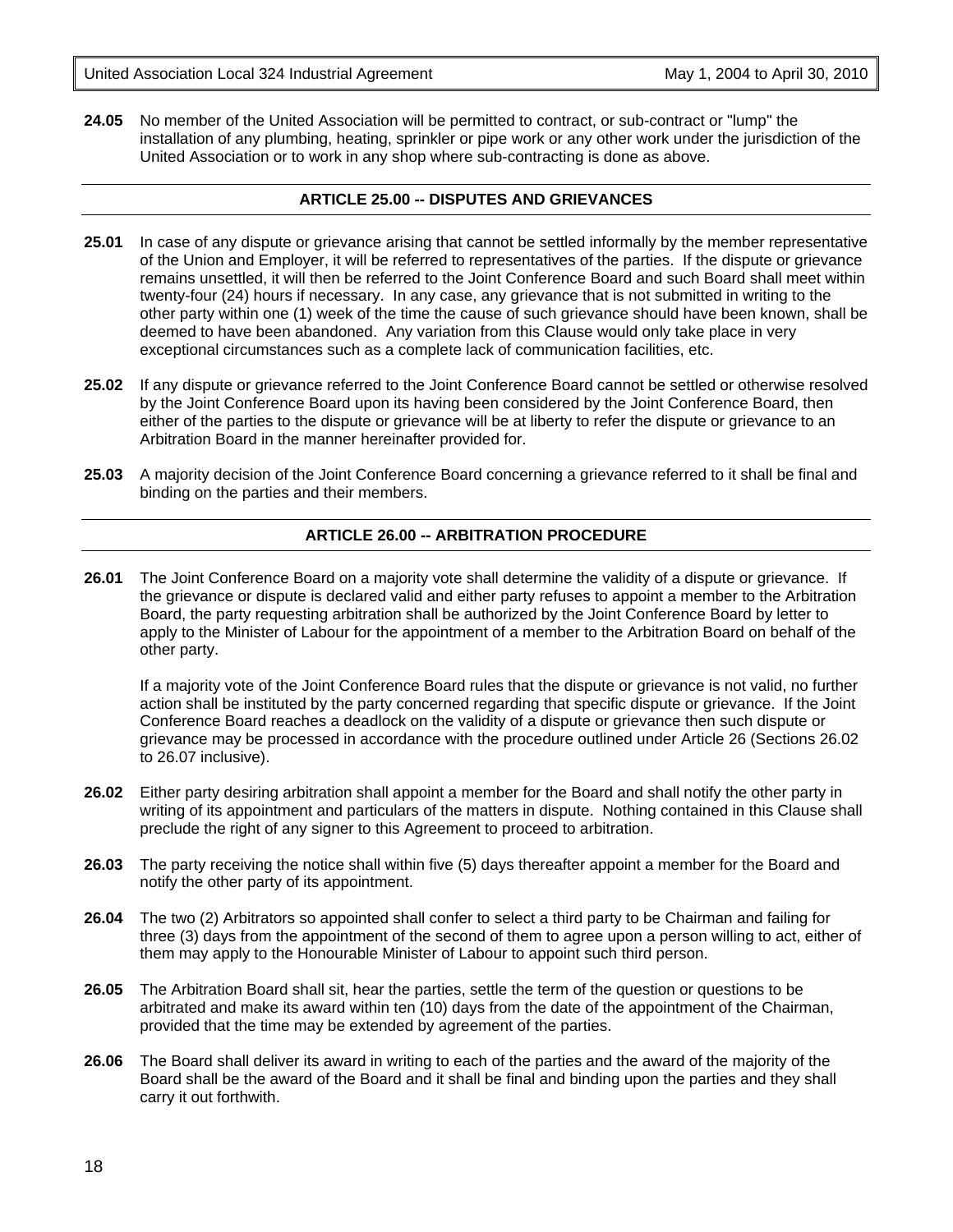**26.07** Each party shall pay its own cost and expense of arbitration, the remuneration and disbursement of its Minister of Labour (in compliance with Section 26.01 of this Clause) shall be paid by the party the said appointee is representing. One-half  $\left(\frac{1}{2}\right)$  the compensation of the Chairman and of the stenographer and other expenses of the Arbitration Board shall be paid by each party.

#### **ARTICLE 27.00 -- PIPING INDUSTRY TRUST FUNDS**

**27.01** It is mutually agreed that each Employer signatory to this Agreement shall contribute to the Trust Funds as outlined in this Clause, and each Employer shall be bound to all the rules and regulations contained herein governing the remittance of contributions and the collection of Trust Fund monies.

#### **27.02 Vancouver Island Piping Industry Joint Training Committee Fund**

Effective May 1, 2006 thirty-five cents (\$0.35) for each hour earned by each Employee shall be paid to the Vancouver Island Piping Industry Joint Training Committee Local Fund. This amount shall include five cents (\$0.05) per hour to be contributed by Local 324 to the Canadian Training fund and a five cent (\$0.05) per hour increase in the Local 324 apprenticeship fund. Both contributions shall be made to the Local 324 apprenticeship fund.

Effective May 1, 2007 this amount will be reduced to thirty cents (\$0.30) per hour earned.

#### **27.03 Health and Welfare Plan**

Each Employer shall contribute effective May 1, 2006 two dollars (\$2.00) per hour earned to the Health and Welfare Plan. This amount shall increase to two dollars and ten cents (\$2.10) effective May 1, 2007, then two dollars and twenty cents (\$2.20) effective May 1, 2008 and finally, two dollars and thirty cents (\$2.30), effective May 1, 2009. Operation of this plan shall be governed by the Trustees of the Health and Welfare Plan, such Trustees to be selected in accordance with the terms of this Agreement.

**27.04** Trustees of the Health and Welfare Plan shall be six (6) in number comprising of three (3) Union Nominees and three (3) Victoria Mechanical Industrial Relations Association Nominees. A quorum shall consist of four (4) members. The complete policies, management and control of this Plan will be controlled by this Board of Trustees. This Fund will be used for the purposes of and in accordance with the Trust Agreement dated November 24, 1967 between the parties to this Agreement.

#### **27.05 Pension Plan**

Each Employer shall effective May 1, 2006, contribute four dollars and twenty-five cents (\$4.25) per hour, effective May 1, 2008, four dollars and fifty cents (\$4.50) earned by each Employee to the Pension Plan and finally, effective May 1, 2009, four dollars and seventy five cents (\$4.75) per hour earned. Operation of this plan shall be governed by the Trustees of the Pension Plan. This contribution is in addition to compulsory Government Pension Plans.

**27.06** Trustees of the Pension Plan shall be six (6) in number comprising three (3) Union Nominees and three (3) Victoria Mechanical Industrial Relations Association Nominees. A quorum shall consist of four (4) members. The complete policies, management and control of this plan will be controlled by this Board of Trustees. This Fund will be used for the purposes of and in accordance with the Trust Agreement dated November 24, 1967 between the parties to this Agreement.

#### **27.07 Mechanical Trade Promotion Fund**

Contributions shall be made by the Employers for each hour earned by each Employee to the Mechanical Trade Promotion Fund and which shall include the cost of welding tests, Gasfitters, Plumbers, Steamfitters, Oil Burner Mechanics, Sprinkler Fitter's annual ticket renewals for the performance of their work. Testing costs are confined to the charges for the tests and renewal tickets.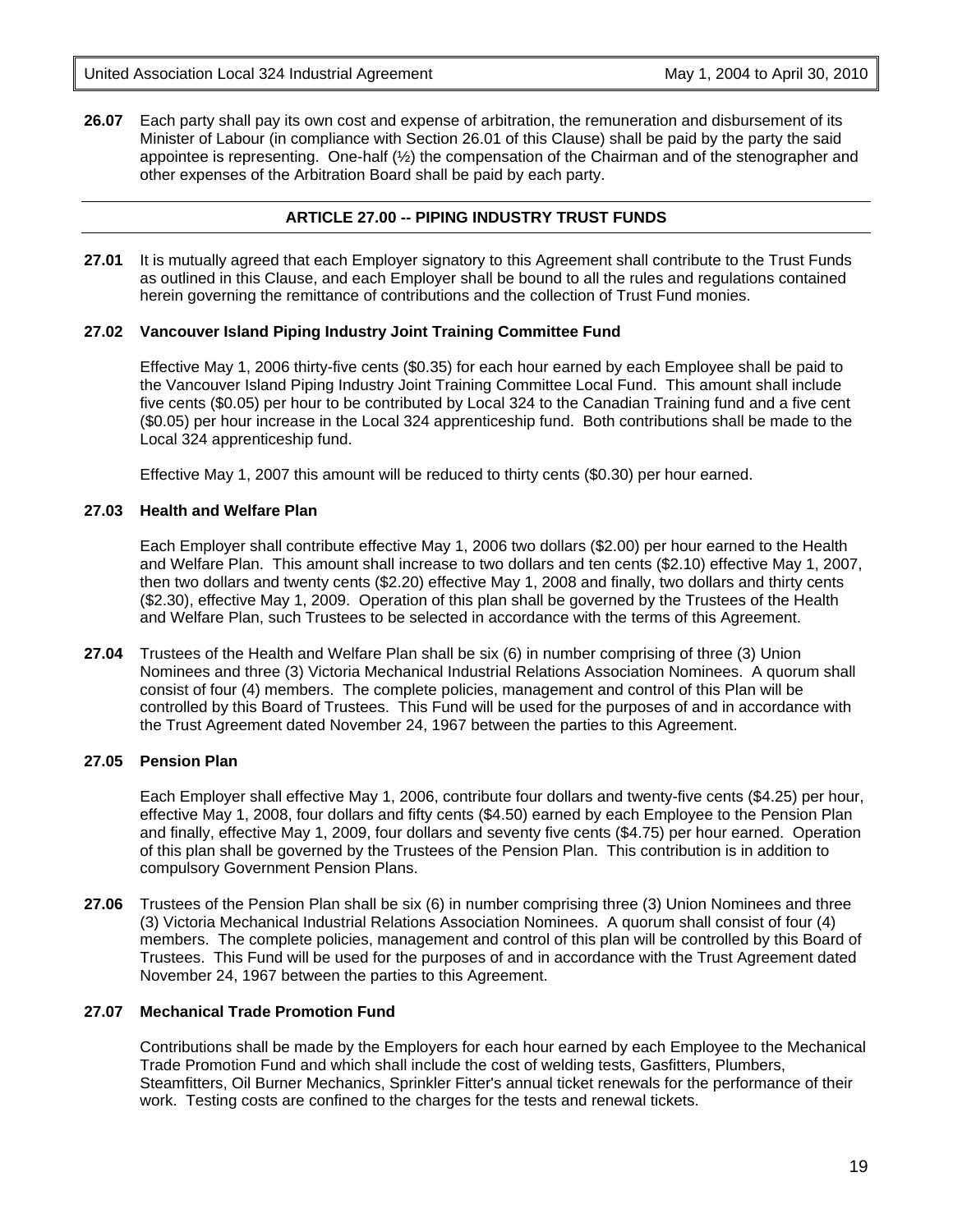Operation of this fund shall be governed by the Mechanical Trade Promotion Fund Trust Agreement which is part of this Agreement.

Effective October 25, 2005, thirteen cents (\$0.13) per hour for each hour earned by Employees covered by this Agreement must be paid to the Mechanical Trade Promotion Fund.

#### **ARTICLE 28.00 -- CONSTRUCTION INDUSTRY FUNDS**

**28.01** Effective October 25, 2005, seven cents (\$0.07) per hour, for each hour earned by each Employee, shall be paid to the Construction Industry Fund by all signatory Employers. This amount shall be allocated as follows:

| U.A. Local 324 Affiliation Fund             | \$0.03 |
|---------------------------------------------|--------|
| <b>B.C. Rehabilitation Fund</b>             | \$0.02 |
| B.C. Jurisdictional Assignment Plan Fund*** | \$0.01 |
| <b>BCBCBTU Fund*****</b>                    | \$0.01 |

The provision for funding the BC Construction Industry Health & Safety Council shall be deleted, effective

\*\*\*Jurisdictional Assignment Plan of the British Columbia Construction Industry

Effective June 14, 2002, the current funding of \$0.015 per hour will be reduced by \$0.005 per hour based upon the restructuring of the Plan by the Trustees.

#### \*\*\*\*\*BCBCBTU Funding

Effective June 14, 2002, the Employers will provide funding for the BCBCBTU of one cent (\$0.01) per hour for all hours worked or earned as established in each of the respective trade collective agreements by the contributions made to the Jurisdictional Assignment Plan (JAPlan). This provision will continue as long as the Bargaining Council structure continues to exist pursuant to the Labour Relations Code.

#### **28.02 \*\*\*\* Contract Administration Fund**

All signatory Employers shall contribute the sum of thirteen cents (\$0.13) for each hour worked on behalf of each employee under the terms of this Agreement, to the CLR Contract Administration Fund. CLR may alter this amount with sixty (60) days written notice.

#### **28.03 Supplemental Dues Checkoff**

The Employer shall deduct for a Dues Supplement an amount of money as agreed to from time to time by the general membership under proper resolution passed by the General Membership of Local Union 324 on behalf of all hours earned by all Employees while working under the terms and conditions of this Agreement and forward same to the office of the Financial Secretary of Plumbers Local 324 through the designated Trust Company no later than the fifteenth (15th) day of the calendar month following the month for which the deductions were made. Each Employee shall submit a written authorization to his Employer as a condition of employment which shall be supplied by the Union.

Collection of the Dues Supplement shall come under the same provisions that govern "The Piping Industry Trust Funds", Article 27.

#### **28.04 Payment of Trust Fund Contributions and Dues Checkoff**

All fund contributions are due and payable on or before the fifteenth (15th) day of the month following the month in which the obligation arose to pay the contributions.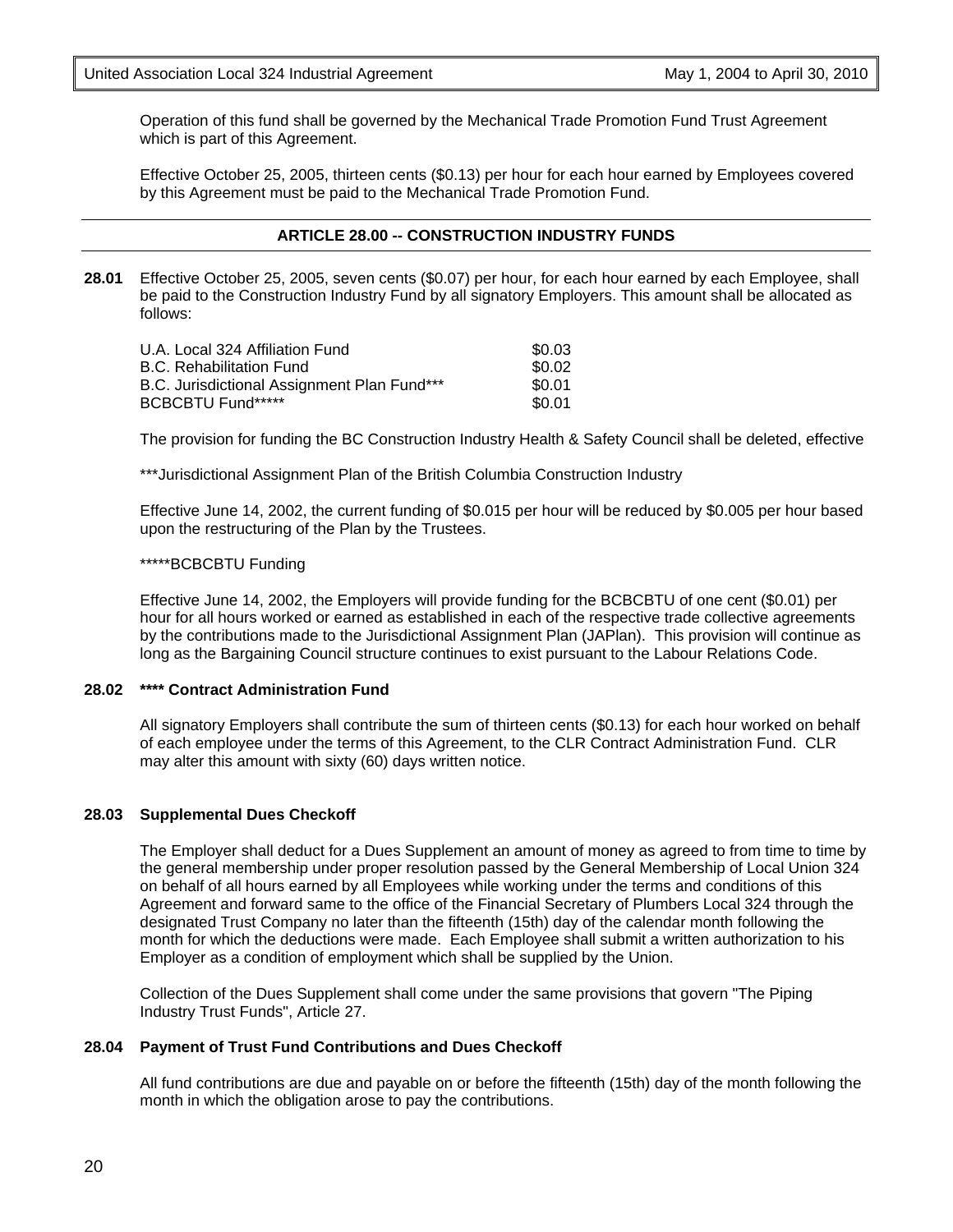All fund contributions shall be made in accordance with a Standard Form approved by the Joint Conference Board.

#### **28.05 Delinquent Payments and Inspection**

The duly appointed representative of the Joint Conference Board shall inspect, by appointment with the Employer, the Employer's payroll to ascertain whether contributions to the funds have been made as required by this Agreement and, should it be determined that such contributions have not been made, the Employer shall be liable, in addition to the contributions, for the cost of such inspection and audit.

It is agreed that timely contributions to the Trust Funds provided for in this Agreement are essential for the protection of the beneficiaries. It is also agreed that delinquency and continued failure to remit these contributions to the Trust Funds is a breach of the Agreement under which the Employer is bound, and it shall not be a violation of this Agreement for the Union to remove Employees covered by the terms of this Agreement from the jobs of a delinquent Employer.

#### **ARTICLE 29.00 -- WAGE BOND**

**29.01** Before Union members are dispatched to any Employer who has not been signatory to a U.A. Agreement in British Columbia for a minimum of two (2) years, such Employer may be required to deposit a bond suitable to the Union up to a maximum of one thousand dollars (\$1,000.00) per Employee and a total maximum of fifteen thousand dollars (\$15,000.00) with the B.C. Pipe Trades Association for use in default of wages, pension contributions, welfare contributions, vacation pay, Statutory Holiday pay or any other contributions provided by the Collective Agreement. When no longer required, such bond, by mutual consent of the Union and the Employer concerned, shall be terminated, but where mutual consent cannot be achieved, the matter shall be subject to the Arbitration Procedure provided in Article 26.

#### **ARTICLE 30.00 -- B.C. JURISDICTIONAL WORK ASSIGNMENTS PLAN**

- **30.01** Both parties to this Agreement recognize and will strictly adhere to the Procedural Rules for the Umpire of Jurisdictional Work Assignments in British Columbia and other supplementary rule(s), agreement(s) and/or memoranda as may be agreed upon from time to time by Construction Labour Relations Association of B.C. and the British Columbia and Yukon Territory Building and Construction Trades Council. Should any provision or provisions contained in the above prove to be in violation of any legally effective Federal or Provincial statute, it is agreed that the prime parties to the said Agreements will renegotiate such provision or provisions and all other provisions shall not be affected thereby.
- **30.02** The Employer shall upon request make known his intended work assignment. It is agreed that such intended work assignment shall be determined by the standards contained in the Procedural Rules for the Umpire of Jurisdictional Work Assignments in B.C.
- **30.03** The participating Employer Association shall inform their stipulated members, in writing, of their responsibilities for the assignment of work in accordance with the Rules and Regulations of the plan.
- **30.04** The parties agree that all cases, disputes or controversies involving jurisdictional disputes and assignments of work shall be resolved as provided for in the Procedural Rules and Regulations provided for in the Plan for the Umpire of Jurisdictional Work Assignments in British Columbia. The parties agree that they shall comply with the decisions and awards of the Umpire of Work Assignment established by the Plan.
- **30.05** The Union agrees that the establishment of picket lines and/or the stoppage of work by reason of the Employer's and/or Umpire's assignment of work are prohibited. No Local Union stipulated to the Plan shall institute or post picket lines for jurisdictional purposes.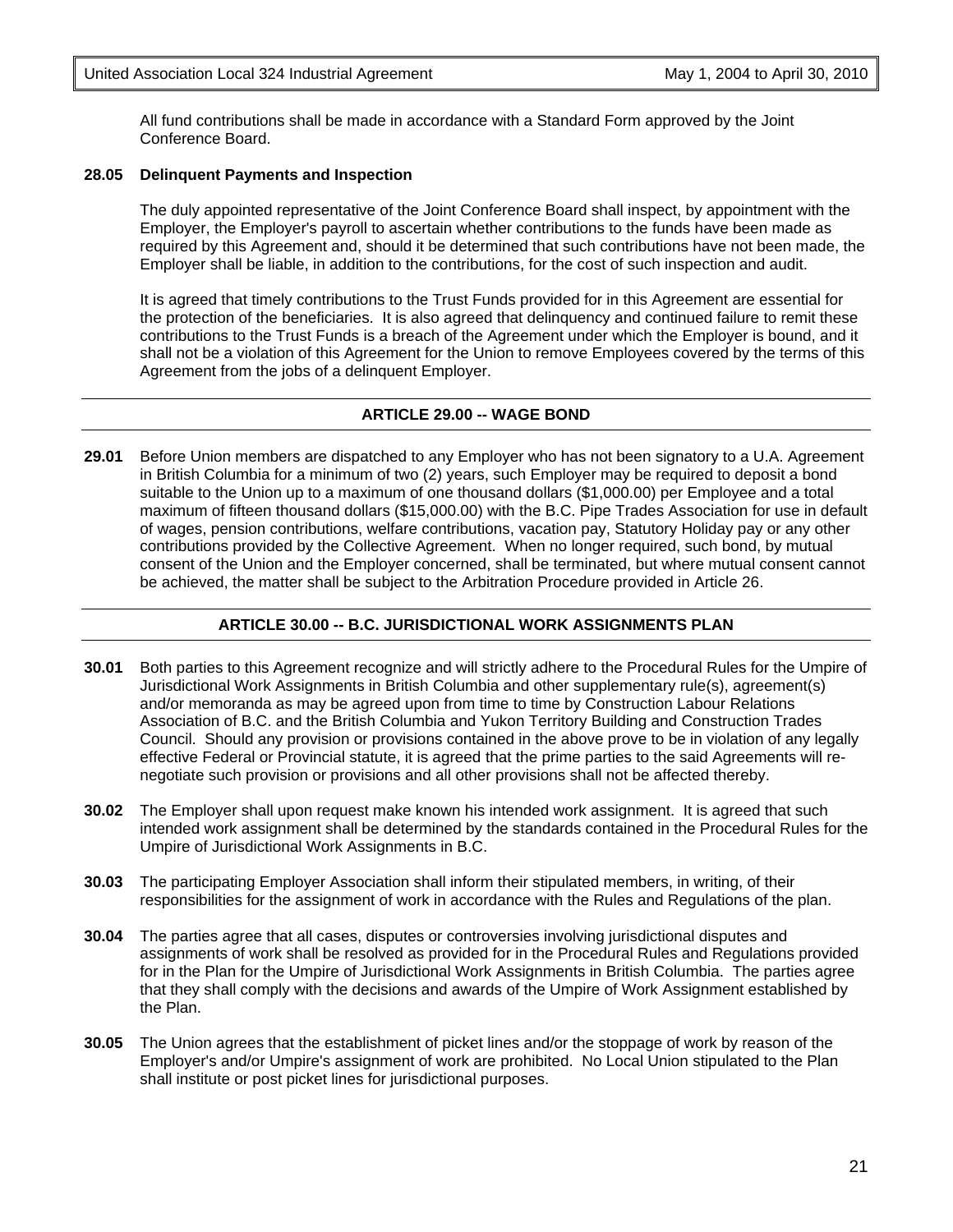#### **ARTICLE 31.00 -- SAVING CLAUSE**

**31.01** It is assumed by the parties hereto that each provision of the Agreement is in conformity with all applicable laws of the Dominion of Canada and the Province of British Columbia. Should it later be determined that it would be a violation of any legally effective Dominion or Provincial Order or Statute to comply with any provision or provisions of this Agreement, the parties hereto agree to re-negotiate such provision or provisions of this Agreement for the purpose of making them conform to such Dominion or Provincial Order or Statute, and the other provisions of this Agreement shall not be affected thereby.

#### **ARTICLE 32.00 -- ENABLING CLAUSE**

**32.01** The Local Union, in conjunction with the Employer's representative or the Employers bidding work in the respective areas, may determine on a job by job basis if special dispensation is required to become competitive and should the necessity arise, may, by mutual agreement and in writing, amend or delete any terms or conditions of the Agreement for the length of the job.

No joint industry funds as negotiated between the BCBCBTU and CLR or individual dues to umbrella organizations, will be reduced or eliminated through enabling, without the prior written consent of the BCBCBTU and CLR.

#### **ARTICLE 33.00 – MORE FAVOURABLE AGREEMENTS**

**33.01** In the event the Union enters into any agreement with any other individual Employer and/or group of Employers which provides for wages and/or other terms and/or conditions, in whole or in part, which the Employers signatory to this agreement consider to be more favourable, such wages and/or other terms and/or conditions shall automatically become part of this agreement and shall replace, as required, any/all corresponding provisions of this agreement.

#### **33.02 Other Considerations**

Consider other provisions and proposals which may assist in increasing both employment opportunities for union members as well as market share for signatory Employers. This includes the discussion and resolution of any issues related to the restructuring of Local 324's geographical boundaries and how best to deal with that restructuring in a manner which best promotes the Employer's ability to secure work and the Union's ability to provide work opportunities for its membership.

#### **33.03 Housekeeping**

Review all documents and make wording/format changes to address related inconsistencies/errors.

#### **ARTICLE 34.00 -- TERM OF AGREEMENT**

- **34.01** This Agreement shall be effective as from May 1, 2004 and shall remain in effect until April 30, 2010 and thereafter from year to year until a new agreement is concluded by the parties.
- **34.02** Either party wishing to amend the Agreement will notify the other party by giving written notice in accordance the Labour Code of B.C.
- **34.03** Either party sending out such notice shall append the individual numbers of Clauses of the Agreement which they desire to change to the actual changes, additions or amendments that are desired.
- **34.04** The operation of Section 50(2) and 50(3) of the Labour Code of B.C. is hereby excluded.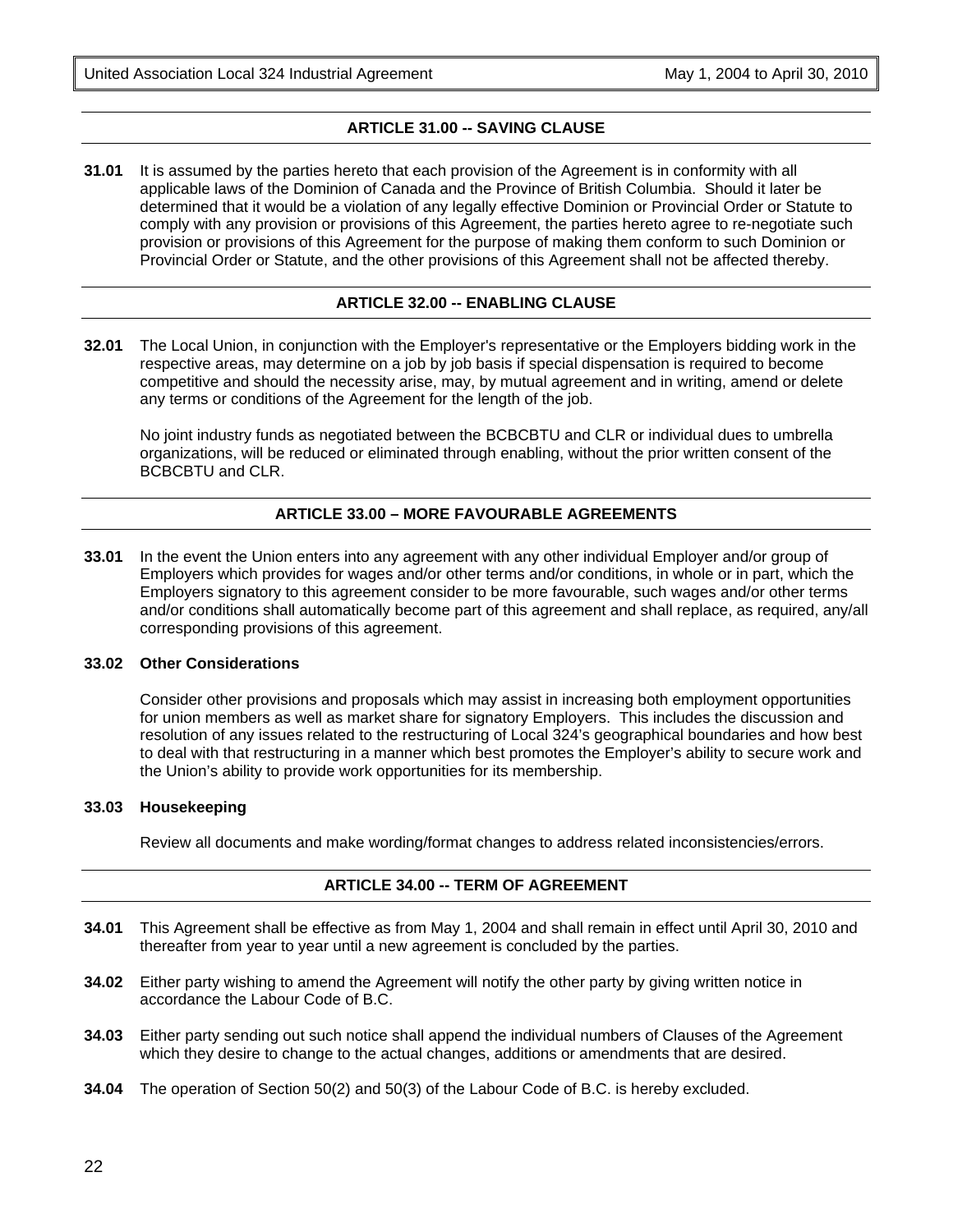**34.05** All matters not covered by a specific date of application within the Agreement will become effective on the actual date which this Agreement is signed by the parties.

SIGNED THIS \_\_\_\_\_ DAY OF \_\_\_\_\_\_\_\_\_, 2007.

\_\_\_\_\_\_\_\_\_\_\_\_\_\_\_\_\_\_\_\_\_\_\_\_\_\_\_\_\_\_\_\_\_\_\_\_\_\_\_\_

\_\_\_\_\_\_\_\_\_\_\_\_\_\_\_\_\_\_\_\_\_\_\_\_\_\_\_\_\_\_\_\_\_\_\_\_\_\_\_\_

SIGNED ON BEHALF OF:

CONSTRUCTION LABOUR RELATIONS ASSOCIATION OF B.C.

SIGNED ON BEHALF OF:

LOCAL 324, UNITED ASSOCIATION OF JOURNEYMEN AND APPRENTICES OF THE PLUMBING AND PIPEFITTING INDUSTRY OF THE UNITED STATES AND CANADA

\_\_\_\_\_\_\_\_\_\_\_\_\_\_\_\_\_\_\_\_\_\_\_\_\_\_\_\_\_\_\_\_\_\_\_\_\_\_\_\_

\_\_\_\_\_\_\_\_\_\_\_\_\_\_\_\_\_\_\_\_\_\_\_\_\_\_\_\_\_\_\_\_\_\_\_\_\_\_\_\_